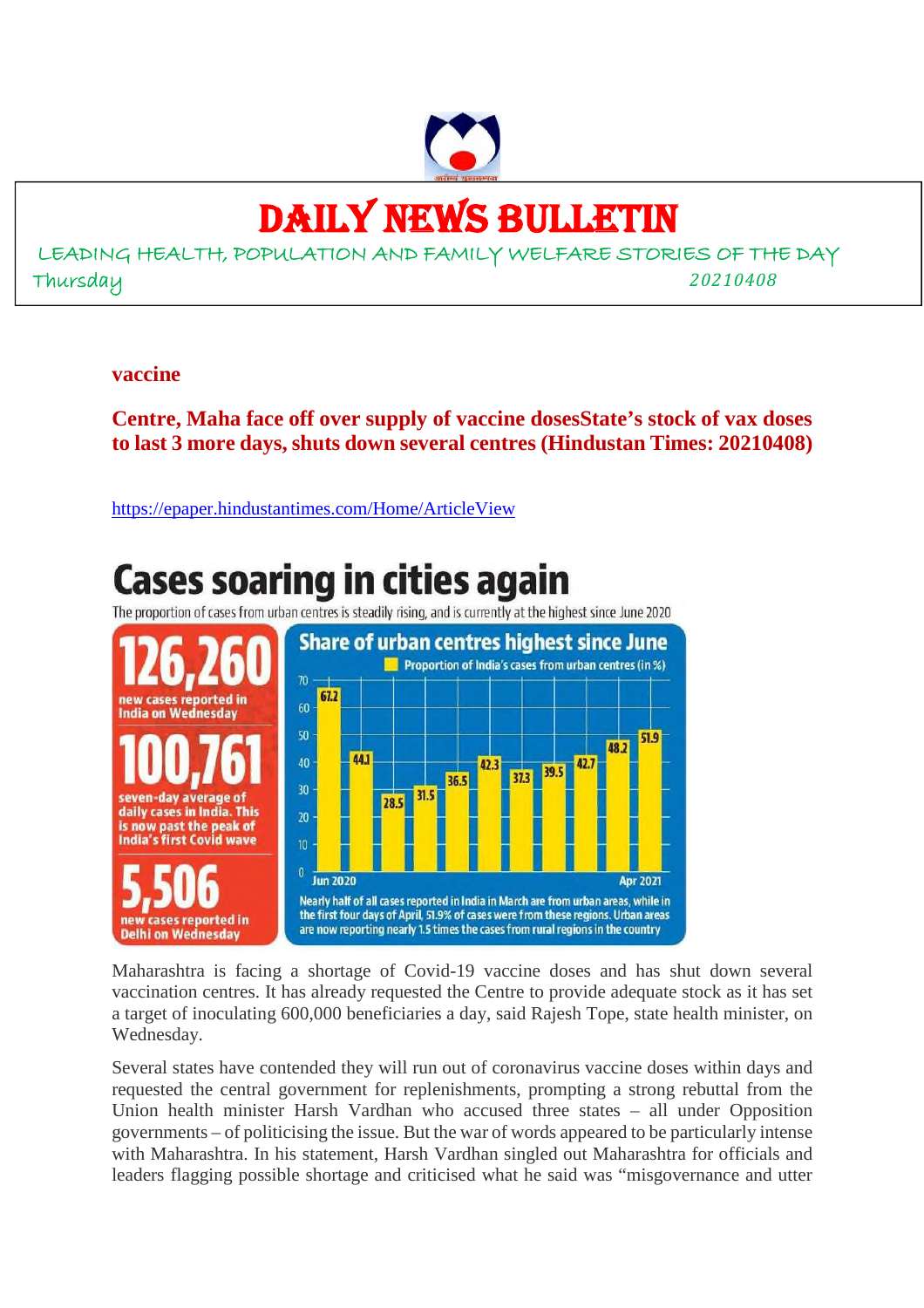casual approach of Maharashtra government in battling the virus". The state is left with 1,400,000 vaccine doses, which will last only three days.

It has demanded a stock of four million doses a week from the Centre. According to figures analysed from the Co-WIN dashboard, Maharashtra has delivered the highest number of doses among all states at 7.4 million, although in per capita terms, it has delivered 60,788 doses per million people, slightly lower than the national average of 65,329. Among states with large populations, Kerala, Rajasthan, Delhi, West Bengal and Maharashtra are the top five states in terms of doses delivered per million people.

Currently, Maharashtra is covering 450,000 beneficiaries a day and the health minister guaranteed that it will cross the 600,000 mark in the next two-three days, provided it gets adequate stock from the Centre. Tope urged the Union government to prioritise shipments to the state, which is reporting close to 10 times higher number of new infections every day than the region with the next-highest numbers. The demand to the Centre was made in a video conference meeting chaired by Harsh Vardhan. Tope attended the meeting along with the health ministers from six other states on Tuesday evening.

"Union minister Prakash Javadekar had asked us to double the vaccination numbers and had assured to provide adequate stock. We accepted it as a challenge and increased the daily vaccination to 450,000 from 300,000. However, we have started facing shortage of vaccine stock and have to shut down many centres across the state as there is no stock left there," the health minister told reporters later. "We have a stock of 1,400,000 vaccines left, which means the state has a stock of three days only and then vaccination would be stopped if fresh stock is not provided. We need a stock of at least 4,000,000 vaccines per week. As health minister of Maharashtra, I can guarantee we will achieve the target of inoculating 600,000 beneficiaries in the next 2-3 days as we have planned mobilization of the resources in that manner," Tope added.

The Union health minister issued a statement later in the evening, hitting out at what he said was attempts to "divert attention" from the state's slow vaccination drive. "Doesn't it seem evident that these states are trying to divert attention from their poor vaccination efforts by just continuously shifting the goal posts? Politicising such a public health issue is a damning indictment of certain political leaders who should know better," said Harsh Vardhan in the statement that included vaccination figures from Maharashtra, Delhi, and Punjab, which he said were lower than that of several other states.

"Vaccination is the most effective measure to control the pandemic at present," the health minister said, urging the Centre to provide adequate stock and if needed, delay supplies of the stock in other states as the daily cases have breached the 50,000 mark in Maharashtra.

Tope avoided making any allegations of bias against the Centre, but pointed out that there is a difference between what they say and what they do, when it comes to handling the Covid-19 pandemic. "I don't believe the central government doesn't want to provide vaccine stock as they have been doing it regularly, but the pace is slow. Dr Harsh Vardhan (union health minister) is a very soft spoken and helpful minister and urged him to give more attention towards Maharashtra," he commented.

"Why was there no strategy or planning put into the logistics of the vaccine programme? Why is there both extremely high wastage & an acute shortage of vaccines? Perhaps PM (Narendra) Modi should focus more on running the country than running for elections," tweeted Balasaheb Thorat, state revenue minister and farmer state Congress chief.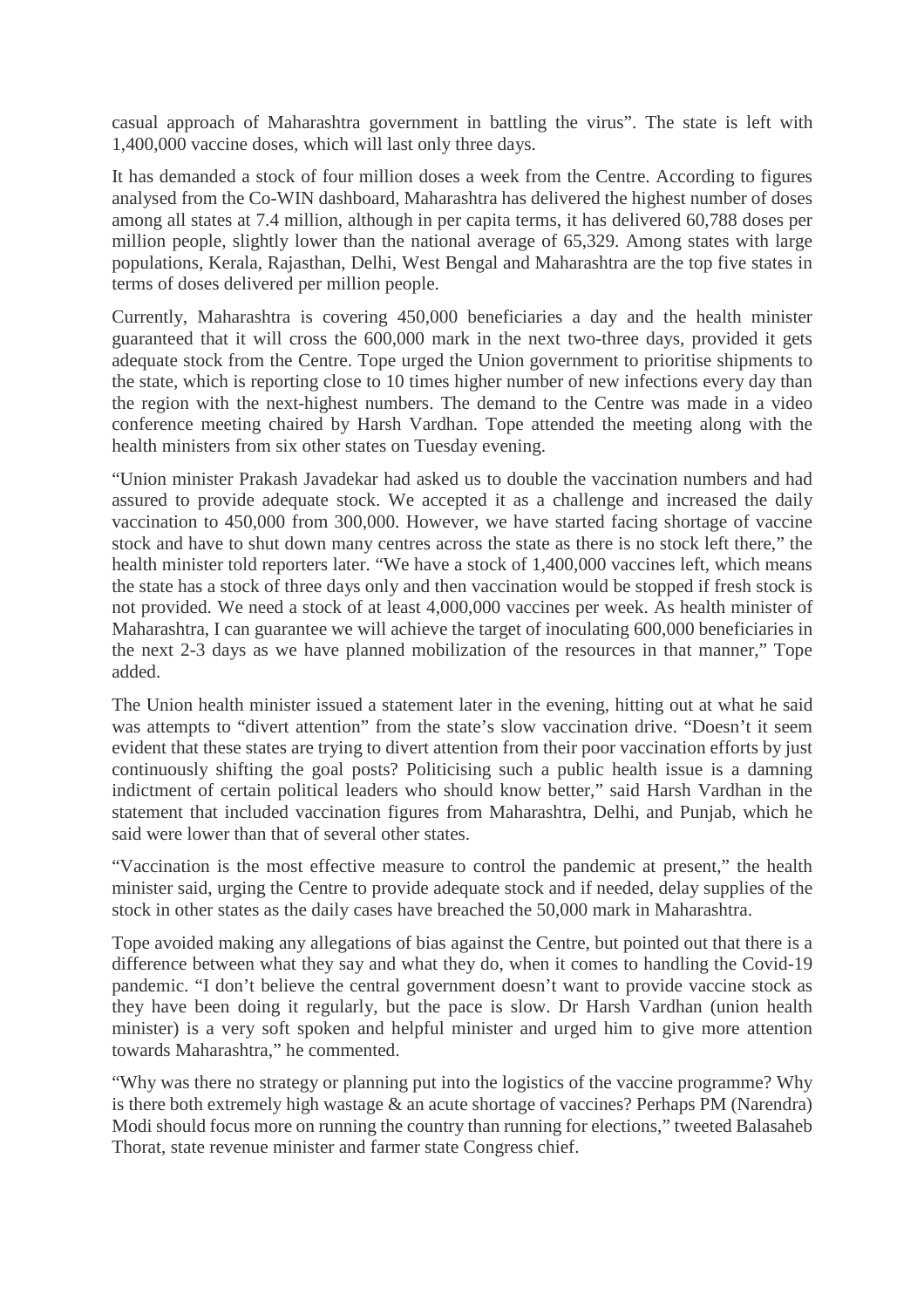The confrontation over vaccines comes a day before a meeting Prime Minister Narendra Modi has called with the chief ministers of all states on Thursday. The meeting is meant to take stock of the Covid-19 situation and the vaccination drive, especially at a time when the country is going through its most severe wave of infections yet. Earlier, on Monday, the CM Uddhav Thackeray wrote a letter to the PM asking permission to vaccinate all above the age of 25.

Leader of opposition Devendra Fadnavis said the state government is expected to discuss the issue with the Centre, instead of disclosing them before the media. He stressed that Maharashtra is getting maximum stock of vaccine from the Centre, compared to other states. "The state government should discuss issues with the Centre instead of running away from the situation by speaking about issues in the media. The state government asks the opposition party (Bharatiya Janata Party) not to bring in politics in handling Covid-19 pandemic but its ministers and the chief minister (Uddhav Thackeray) do the same," Fadnavis told reporters.

He said the state is getting enough stock for the target group on a regular basis for vaccination. "Sometimes it happens that the stock is left for a few days but then fresh stock arrives from the Centre as supplies are going across the states," Fadnavis clarified.

To increase vaccine production, the state-owned Haffkine Institute has already sought permission from the Centre for transfer of technology from Bharat Biotech that has developed Covid-19 vaccine — 'Covaxin'. It has also sought permission for fill and finish operations of Covid vaccine in which Haffkine Institute will only fill vaccines in bottles and make them ready as a product. Haffkine is a public sector undertaking owned by the state government and has developed a number of vaccines that include anti-rabies serum, anti-venom serum, oral polio vaccine etc.

This week, Delhi's chief minister Arvind Kejriwal, too, wrote to the PM seeking the 45 years age bar removed, while his Punjab counterpart Amarinder Singh made similar demands earlier in the month. Harsh Vardhan gave a break-up of vaccination data for the states to suggest they had not delivered adequate doses to health staff, frontline workers, and senior citizens.

Officials in five other states – Rajasthan, Odisha, West Bengal, Bihar, and Uttarakhand – separately told HT that doses were close to running out.

In his statement, Harsh Vardhan singled out Maharashtra, saying, "Today, Maharashtra not only has the highest cases and deaths in the country but also has one of the highest test positivity rates in the world! Their testing is not up to the mark and their contact tracing leaves a lot to be desired... The performance of Maharashtra government in terms of vaccinating healthcare workers and frontline workers is also not great."

"Maharashtra government needs to do a lot more to control the pandemic and the Central government will help them in all possible ways. But focusing all their energies on playing politics and spreading lies to create panic is not going to help the people of Maharashtra," he added.

The Union government separately gave a break-up of supplies and said Maharashtra has been sent 10.6 million doses, which 9 million had been used up. The government said another 743,280 were in the "pipeline", which authorities said meant as being in transit.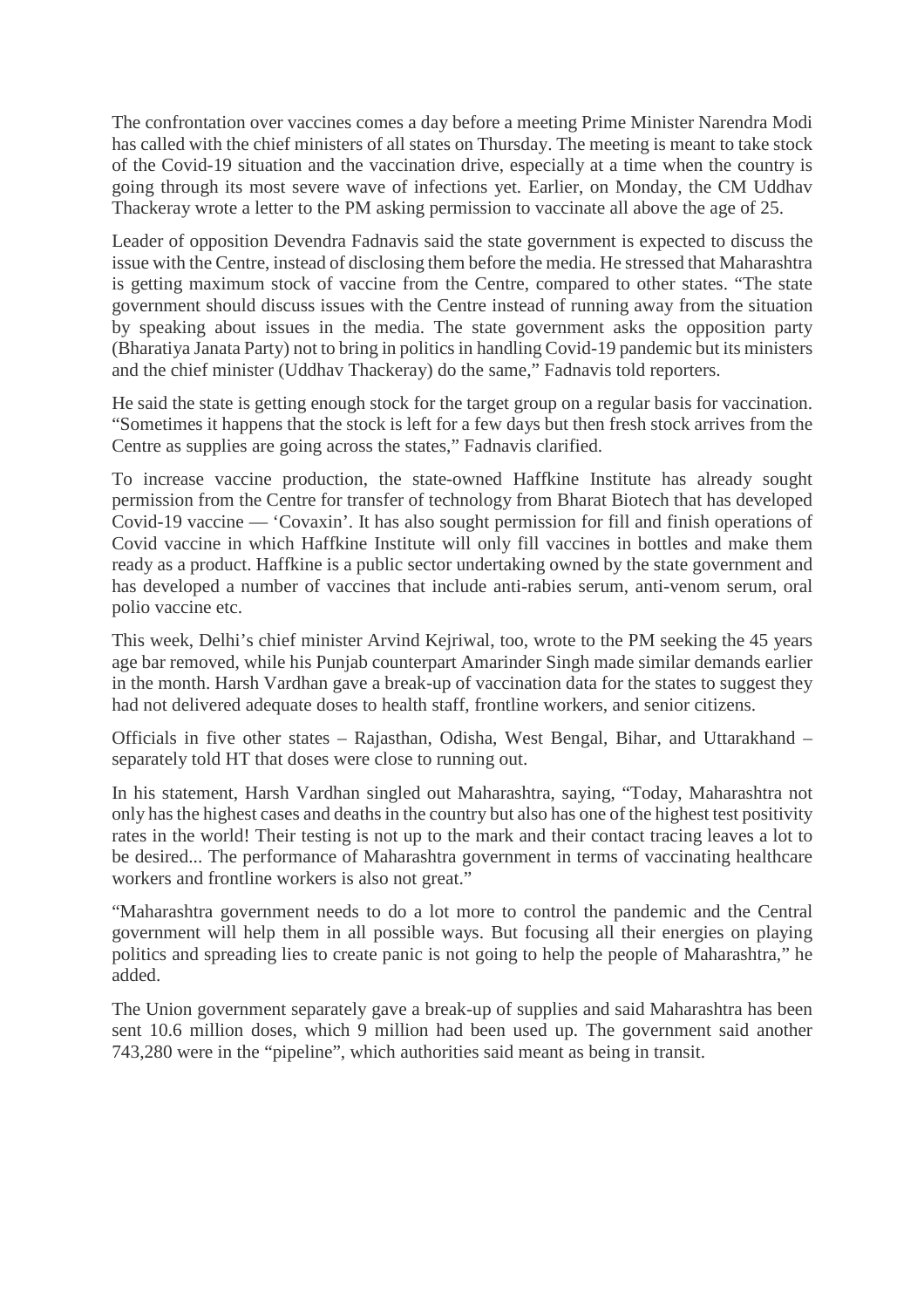#### **Covid lapses**

#### **Covid lapses at farm stir may hit 4 states (Hindustan Times: 20210408)**

#### **https://epaper.hindustantimes.com/Home/ArticleView**

The ongoing farmer agitation on the outskirts of Delhi will continue despite a surge in Covid-19 cases in the country, senior leaders of the movement insisted, despite warnings from health experts and government officials that the thousands-strong protest could become a virus superspreader that impacts four states.

Some leaders of the Samyukt Kisan Morcha (SKM) said they will ask farmers to adopt precautions such as masks but many farmers at the protest sites of Singhu, Tikri and Ghazipur expressed disbelief about Covid-19 protocols, said farmers have "higher immunity", and termed the virus a "government conspiracy".

"Farmers have higher immunity. In our protests since last year, not a single Covid-19 case has happened. Why are only the farmers' protests seen as a Covid risk? Why are questions never raised over mass election rallies being held in Bengal, Assam and Kerala?" asked Balbir Singh Rajewal, a key member of SKM.

Other leaders of the movement also said that events such as a march to Parliament in May and blocking of highways in April will continue as scheduled. Bharatiya Kisan Union (BKU) Dakaunda general secretary Sukhdev Singh, however, said that social distancing will be implemented at protest sites.

Hundreds of thousands of farmers have camped outside Delhi since November last year in protest against three controversial central laws that aim to liberalise the farm economy.

When the agitation began, the first wave of Covid-19 cases was on the wane. But over the past two weeks, cases have surged across India, which is firmly in the grip of the second national wave, and experts warn that the farm gatherings – where hundreds of families live in cheekby-jowl trawlers on the highway and where scores of young men and women huddle together – is potentially an unchecked virus hot spot. "Gatherings are increasing the chance of transmitting the infection and that's why they need to be avoided," said Jugal Kishore, head of the community medicine department at Safdarjung Hospital in Delhi.

To be sure, the caution is not limited to farm events and extend to any high-density event such as religious events, or political rallies.

#### **Travelling back and forth**

The farm protests are unique because they pose a health risk to four states of Punjab, Haryana, Delhi and Uttar Pradesh as cultivators from all these regions have flocked to the Capital's borders over the past six months to support the agitation, and keep going back and forth from the protest site to their homes.

"So far we have not encountered any Covid case at the protest site but we are concerned about those who visit Punjab, Haryana, and Delhi these days as they might pick up the virus from places outside the protest site," said Swaiman Singh, a cardiologist from New Jersey who has been volunteering at the Tikri site. It was not clear, however, what level of testing was happening at the site, and whether asymptomatic cases may be going undetected.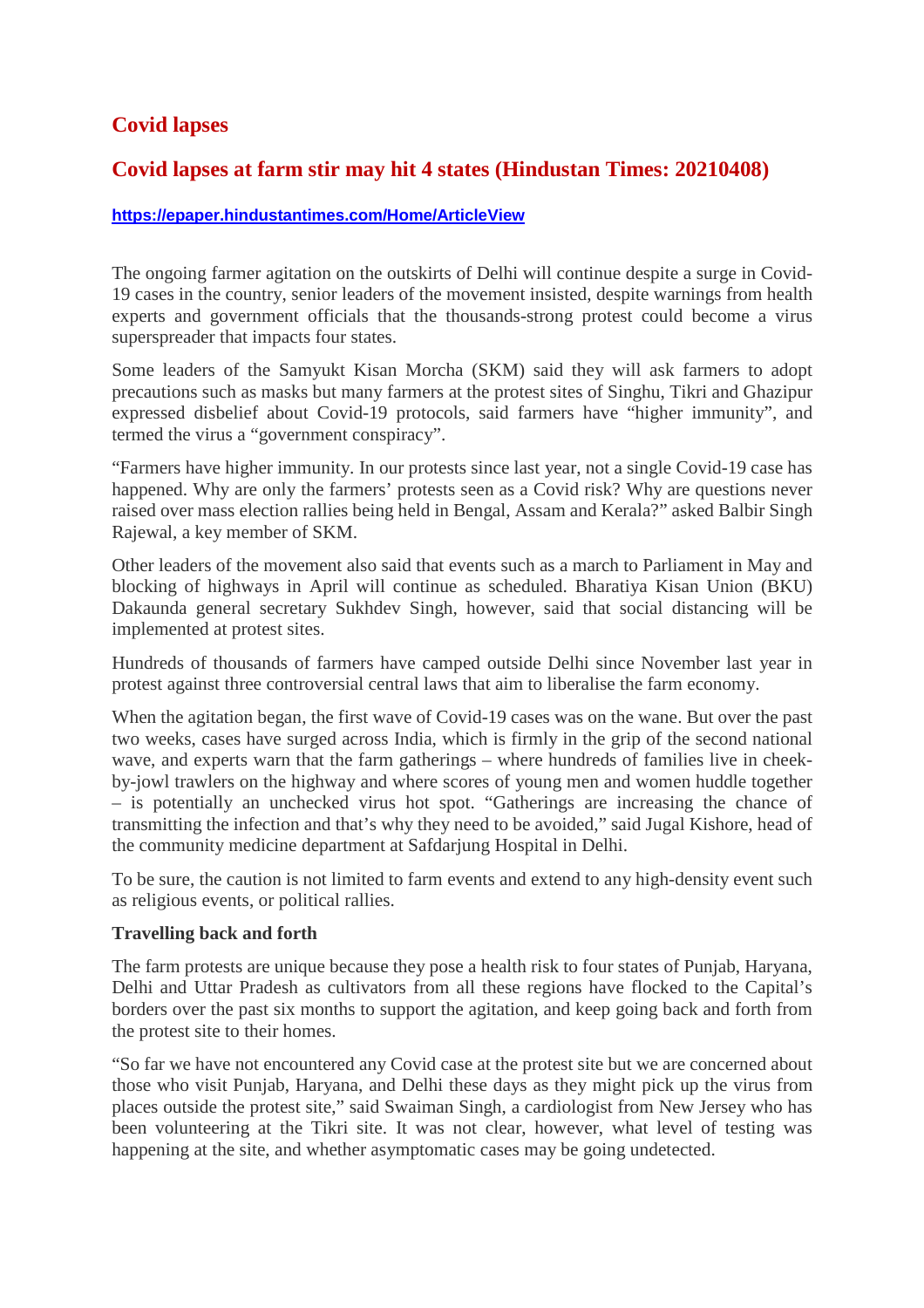Of particular concern is Punjab, which has recorded a big spike in cases and deaths in the past two weeks.

On Wednesday, the state posted 2,963cases even as the government clamped night curfew and announced additional curbs, including a ban on political gatherings.

"We have a rotational basis for the protests. Ten fresh protestors come every week to relieve 10 people already taking part in the protests. This will continue," Rajewal said, describing a system that, experts believe, underscores the heightened risk.

#### **Punjab govt not worried**

The Punjab government said it had no plans to check the ongoing stir. "There is hardly any rally being done by the farmers and if they are getting together at any place, they are doing it for the genuine demands against the three black laws. We cannot say anything to them as it's a matter of their future generations," said Punjab health and family welfare minister Balbir Singh Sidhu.

The state health department also maintained there was no direct link between the stir and rising Covid-19 cases. "Our analysis reveals that 70% of cases reported this year are from urban areas. Only 30% are from rural areas that are hubs of farmer protests," said state Covid-19 nodal officer Dr Rajesh Bhaskar.

Health experts said that farmers may have escaped the scourge of the virus so far because the current surge was driven by urban areas. But they warned that the protest may become a hot spot, especially because testing in the villages was inadequate due to a boycott call given by farmer unions.

In Haryana, additional chief secretary, health, Rajiv Arora said the farmer gatherings were a cause for concern.

"The situation is under control in Jhajjar and Sonepat, the two Delhi bordering districts where the farmers have assembled in big numbers. But it is certainly a cause of concern. Such gatherings can lead to a wider and deeper spread of infection, particularly in light of the fact that a big number of agitating farmers come from Punjab where the infection and mortality rate is very high. The back-and-forth movement of farmers can also contribute to spread of contagion,'' he said.

State nodal officer for Covid-19, Dr Dhruva Chaudhary, said any congregation – political, social or religious -- would cause a rise in cases.

"People neither appear for testing nor vaccination. If the virus is so dangerous, why did Haryana chief minister Manohar Lal Khattar address a condolence meet in memory of Rohtak MP Arvind's father and why did deputy CM Dushyant Chautala hold a rally ahead of Holi in Palwal? Are the rules only for protesting farmers? We will continue our agitation until our demands are met," said state secretary of the All India Kisan Sabha, Balbir Singh Thakan

#### **'Higher immunity'**

In Uttar Pradesh, where farm unions have organised a number of mahapanchayats – large rallies where tens of thousands of farmers participate – farmers said they were not worried. Large numbers of cultivators from the state's western districts joined the protests in January after farm leader Rakesh Tikait's emotional appeal.

At the headquarters of the BKU in Sisauli town of Muzaffarnagar district, also the birthplace of Tikait, farmers said their resolve to continue the protest was unshaken by the Covid-19 surge.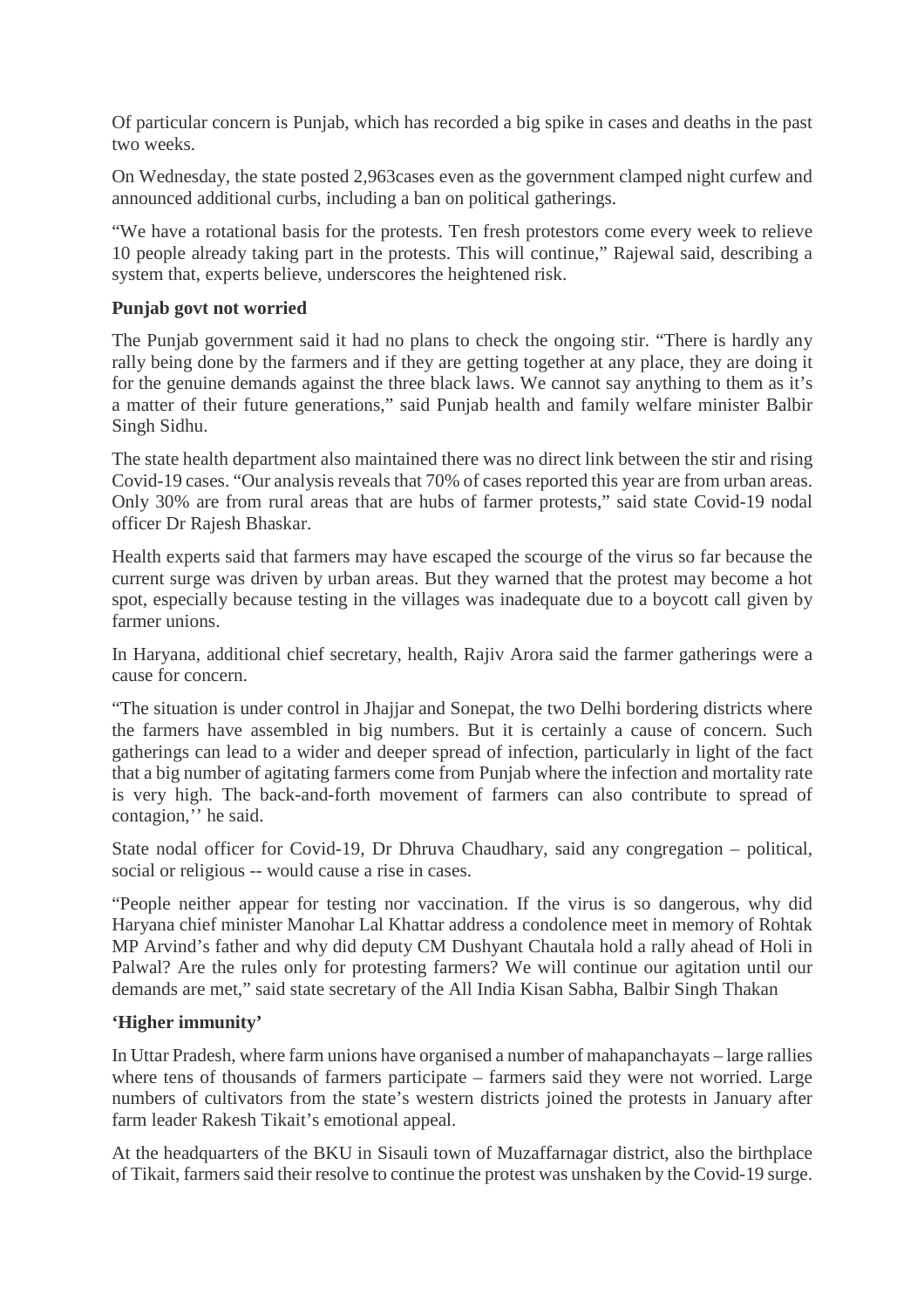"Our immune system is strong and virus poses no danger to us. The government shouldn't think of enforcing curbs on us," said Dheeraj Latoyan, a farm leader.

At the three protest sites on the Capital's borders, the crowds have thinned from the peaks of December-January but thousands remain camped on the highway, and enthusiastic about the future course of the stir.

The majority of protesters don't use masks or sanitisers, and the disbelief about the virus still persists. Several farmers said they do not need a Covid-19 testing facility.

"There is no such thing as coronavirus. The government is again doing the same as they did during last year to harass the poor. Their curbs and curfews won't deter the spirits of protesters," said Sukhbir Singh, a farmer from Moga.

Delhi government officials said they periodically set up Covid-19 test camps near the protest sites that are open to everyone. "We have also periodically set up help desks in the sites to encourage people to get vaccinated. We have ambulances reserved in the sites to help with any kind of emergency situation," said a senior official.

Delhi police officials, meanwhile, said they are not taking any chances. Rajiv Ranjan, DCP (outer-north), under which the Singhu border falls, said all personnel deployed at the sites have received at least a single dose of vaccine. "Almost all the police and paramilitary personnel deployed at the border are vaccinated with at least one dose," he said.

#### **Maha active cases**

#### **Maha active cases may cross 1.1mn by April (Hindustan Times: 20210408)**

https://epaper.hindustantimes.com/Home/ArticleView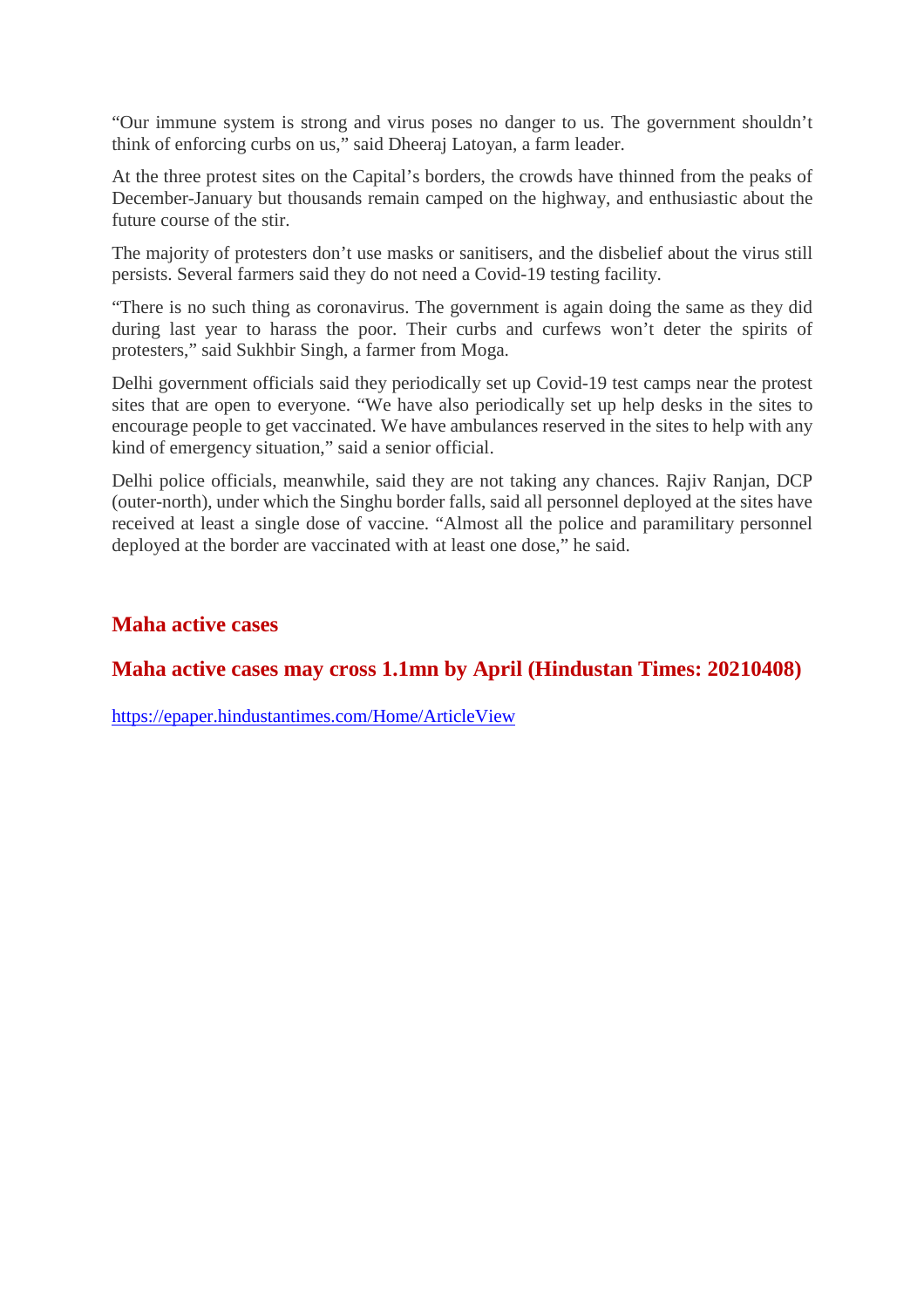

The number of active Covid-19 cases in Maharashtra is likely to cross the 1,100,000 mark by April 30, without adequate measures to control the spread of the virus, such as imposing restrictions on movement or business, according to the state health department. These figures are significant because the highest number of active cases in the entire country was around 1,100,000 during the previous wave of Covid-19 in September 2020, Pradeep Vyas, principal secretary of the state health department said on Wednesday. The issue was discussed during a video conference with the central government on Wednesday morning, Vyas said.

Maharashtra chief minister Uddhav Thackeray also urged citizens to strictly follow restrictions imposed by the state government during the past few days, wear face masks in public places, and maintain social distancing. During an interaction with the media on Wednesday, Thackeray said, "It is important to create awareness about the real situation of Covid-19 on ground, so citizens can be careful and reduce stepping out. Many businesses are urging the government to allow them to operate as usual. We do not want to hamper any business or inconvenience citizens. We want to reduce non-essential commute and crowding at public places to control the spread of the infection."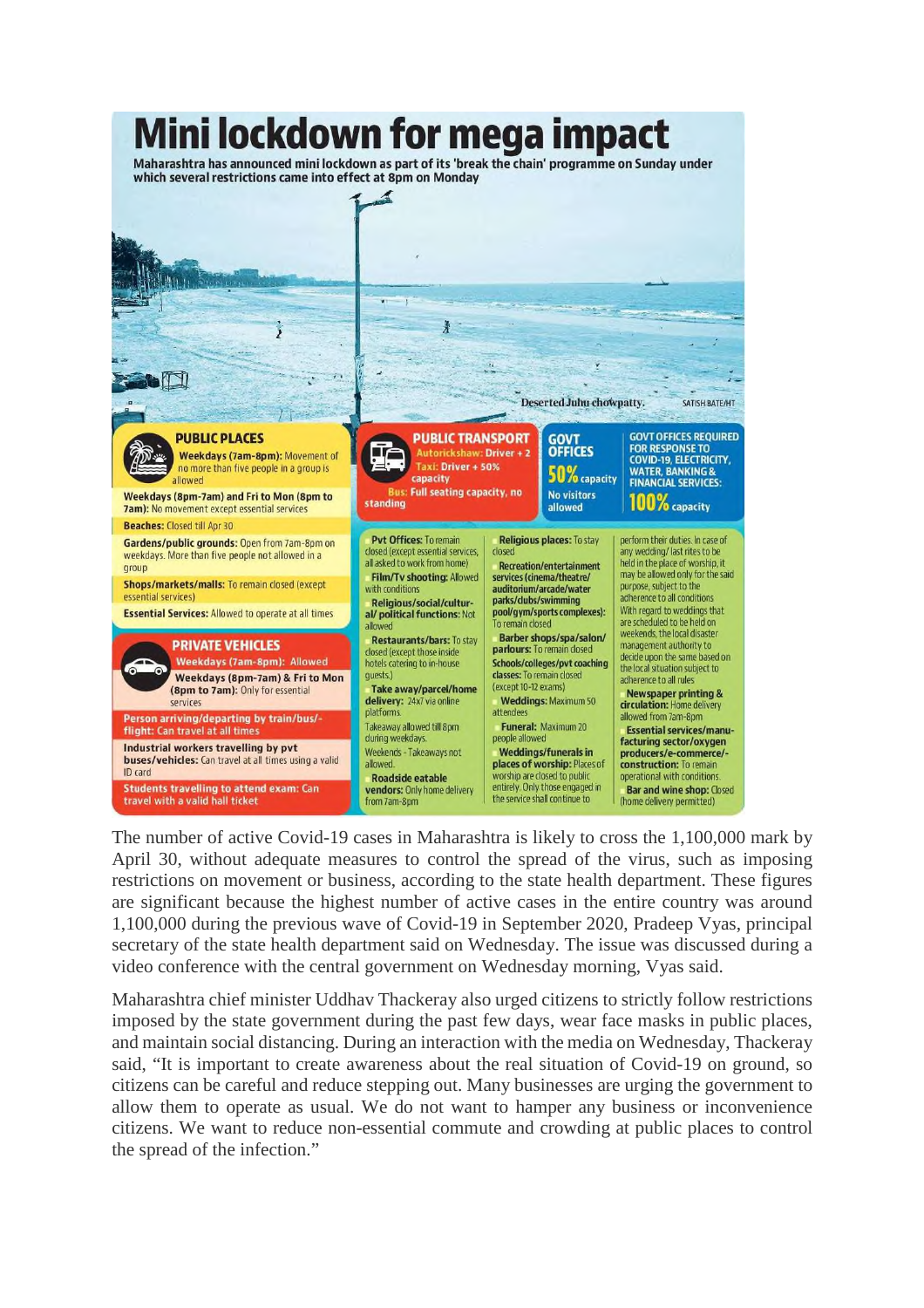According to the state's original projections, Maharashtra would have crossed 472,000 active Covid-19 cases by April 12. However, Maharashtra has already crossed this figure as of Tuesday. "Our second wave began around February 11. Now, we are recording more cases than we predicted. The state has already recorded 50% more active cases during this wave, in comparison to its previous wave in September 2020. If cases increase in this proportion, by April 17, we will have around 568,000 active cases," Vyas said. The maximum number of active Covid-19 cases in September 2020 was around 300,000, as opposed to 472,283 as of Tuesday. To streamline availability of beds for needy Covid-19 patients, health minister Rajesh Tope on Wednesday directed all district collectors and municipal commissioners to adopt Mumbai's model of centralised bed allotment. "We have noticed patients struggle to find beds and approach individual hospitals to check availability. Beds will be allotted to Covid-19 patients through a centralised system at every district and municipal corporation level, so patients don't have to run from one hospital to another," Tope said.

In the state, 80.51% Covid-19 beds, 32.77% oxygen beds and 60.95% ICU beds are occupied. Vyas said, "Overall the state has sufficient beds. However, some cities such as Nagpur, Aurangabad, Jalgaon, Latur and Yavatmal are facing a bed crunch. We will increase infrastructure."

Maharashtra will start purchasing oxygen from neighbouring states in the coming days, to meet its oxygen demands for critical and serious Covid-19 patients. Maharashtra government produces 11,500 metric tonnes (MT) of oxygen per day of which about 850 MT is used per day at present, but is likely to utilise its entire stock per day within a week. Tope also announced that the government is mulling capping retail price of the drug, Remdesivir, which is sold at as high as ₹4,000 per injection at present, while manufacturers sell every unit at ₹800 to stockers. This price is likely to be capped at  $\bar{\tau}$ 1,200.

The state has requested the Centre to supply 4,000,000 vaccine shots to be able to meet its target of vaccinating 600,000 beneficiaries per day.

#### **high Covid cases**

#### **New Zealand suspends entry for travellers from India due to high Covid cases (The Tribune: 20210408)**

https://www.tribuneindia.com/news/nation/new-zealand-suspends-entry-for-travellers-fromindia-due-to-high-covid-cases-236294

New Zealand on Thursday temporarily suspended entry for all travellers from India, including its own citizens, for about two weeks following a high number of positive coronavirus cases arriving from the South Asian country.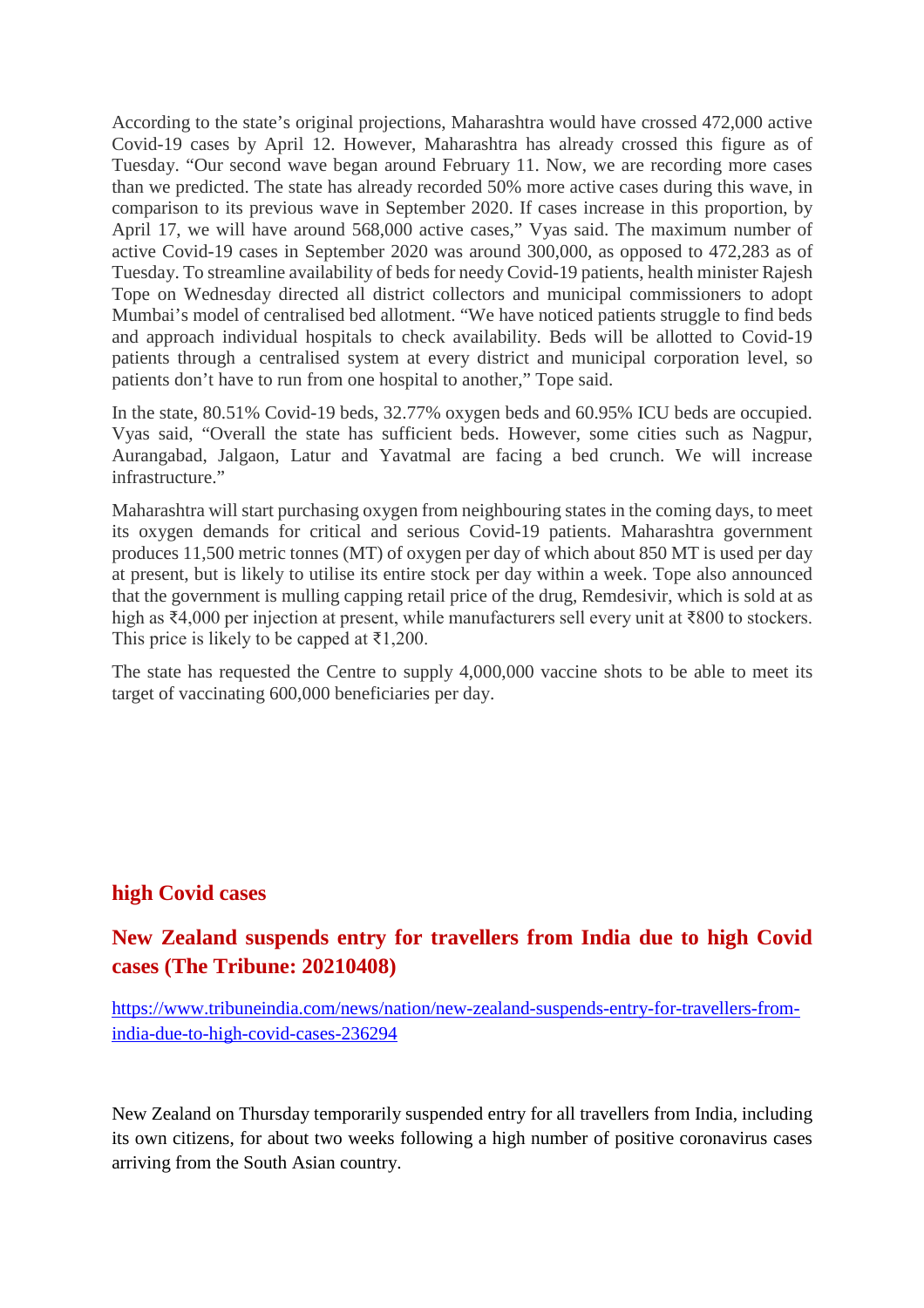The move comes after New Zealand recorded 23 new positive coronavirus cases at its border on Thursday, of which 17 were from India.

"We are temporarily suspending entry into New Zealand for travellers from India," Prime Minister Jacinda Ardern said in a news conference in Auckland.

India is battling a deadly second wave of COVID-19 with daily infections this week passing the peak of the first wave seen last September.

The suspension will start from 1600 local time on April 11 and will be in place until April 28. During this time the government will look at risk management measures to resume travel.

"I want to emphasize that while arrivals of COVID from India has prompted this measure, we are looking at how we manage high risk points of departure generally. This is not a country specific risk assessment...," Ardern said.

New Zealand has virtually eliminated the virus within its borders, and has not reported any community transmission locally for about 40 days.

But it's been reviewing its border settings as more people with infections arrive in New Zealand recently, majority being from India.

Ardern said the rolling average of positive cases has been steadily rising and hit 7 cases on Wednesday, the highest since last October.

New Zealand on Thursday also reported one new locally infected case in a worker who was employed at a coronavirus managed isolation facility. The 24-year-old was yet to be vaccinated. Reuters

#### **India reports highest daily spike with over 1.26 lakh new Covid cases**

#### **India reports highest daily spike with over 1.26 lakh new Covid cases(The Tribune: 20210408)**

https://www.tribuneindia.com/news/nation/india-reports-highest-daily-spike-with-over-1-26 lakh-new-covid-cases-236297

The death toll due to the disease in the country increased to 1,66,862, with 685 new fatalities being reported in a day

India reports highest daily spike with over 1.26 lakh new Covid cases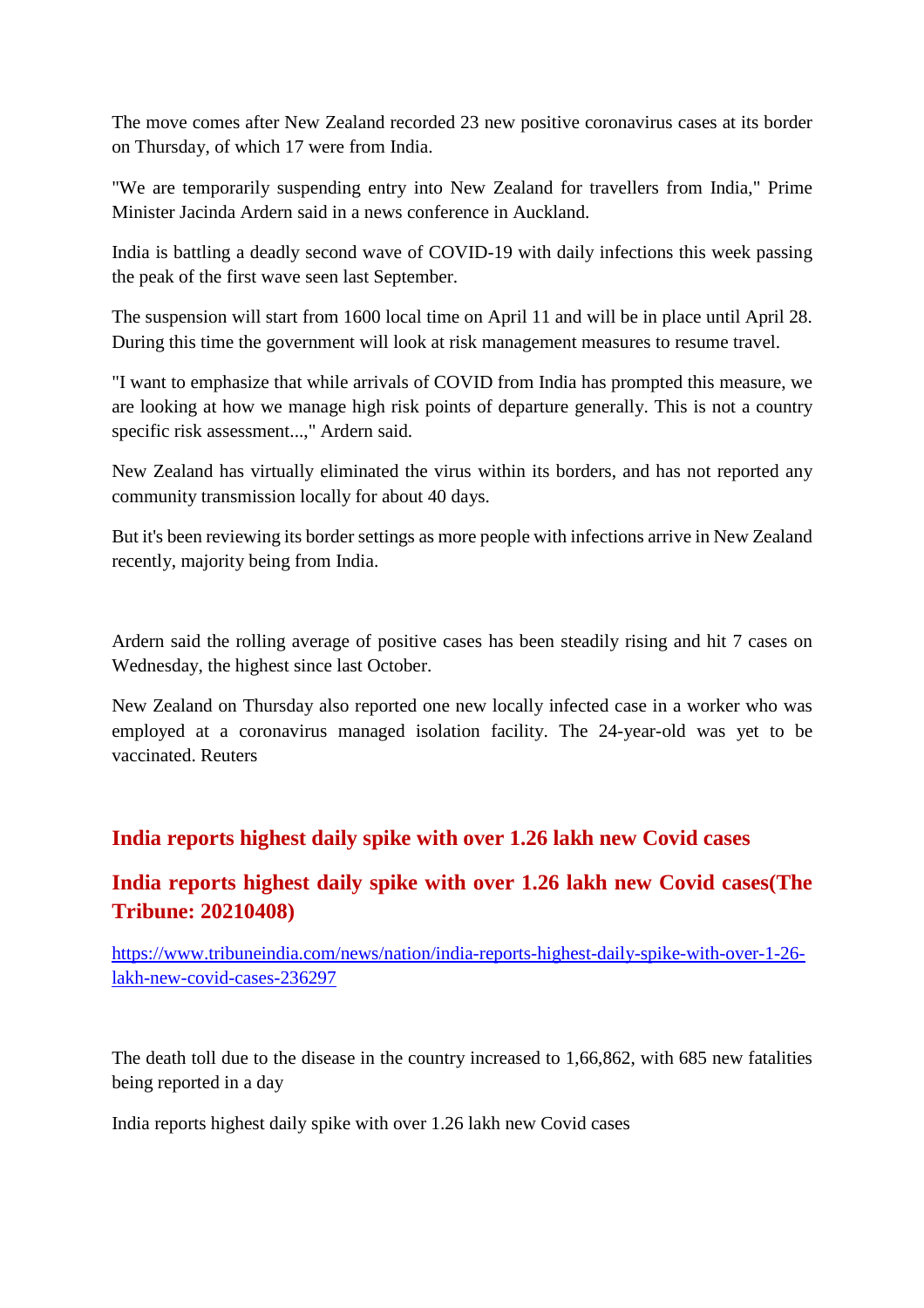India registered a record single-day spike of 1,26,789 new Covid cases, pushing its infection tally to 1,29,28,574, while the number of active cases also went upwards to breach the nine lakh-mark again, Union Health Ministry data updated on Thursday showed.

The death toll due to the disease in the country increased to 1,66,862, with 685 new fatalities being reported in a day, according to the data updated at 8 am.

Registering a steady increase for the 29th day in row, the count of active cases has gone up to 9,10,319, which is 7.04 per cent of the total infections, while the country's recovery rate has further dropped to 91.67 per cent, it stated.

The active Covid caseload in the country was recorded at its lowest of 1,35,926 on February 12, comprising 1.25 per cent of the total infections.

The number of people who have recuperated from the disease surged to 1,18,51,393, while the case fatality rate has further dropped to 1.29 per cent, the data stated.

According to the Indian Council of Medical Research, 25,26,77,379 samples have been tested for Covid in the country so far, including 12,37,781 on Wednesday. PTI

#### **Vaccination (The Asian Age: 20210408)**

http://onlineepaper.asianage.com/articledetailpage.aspx?id=15515435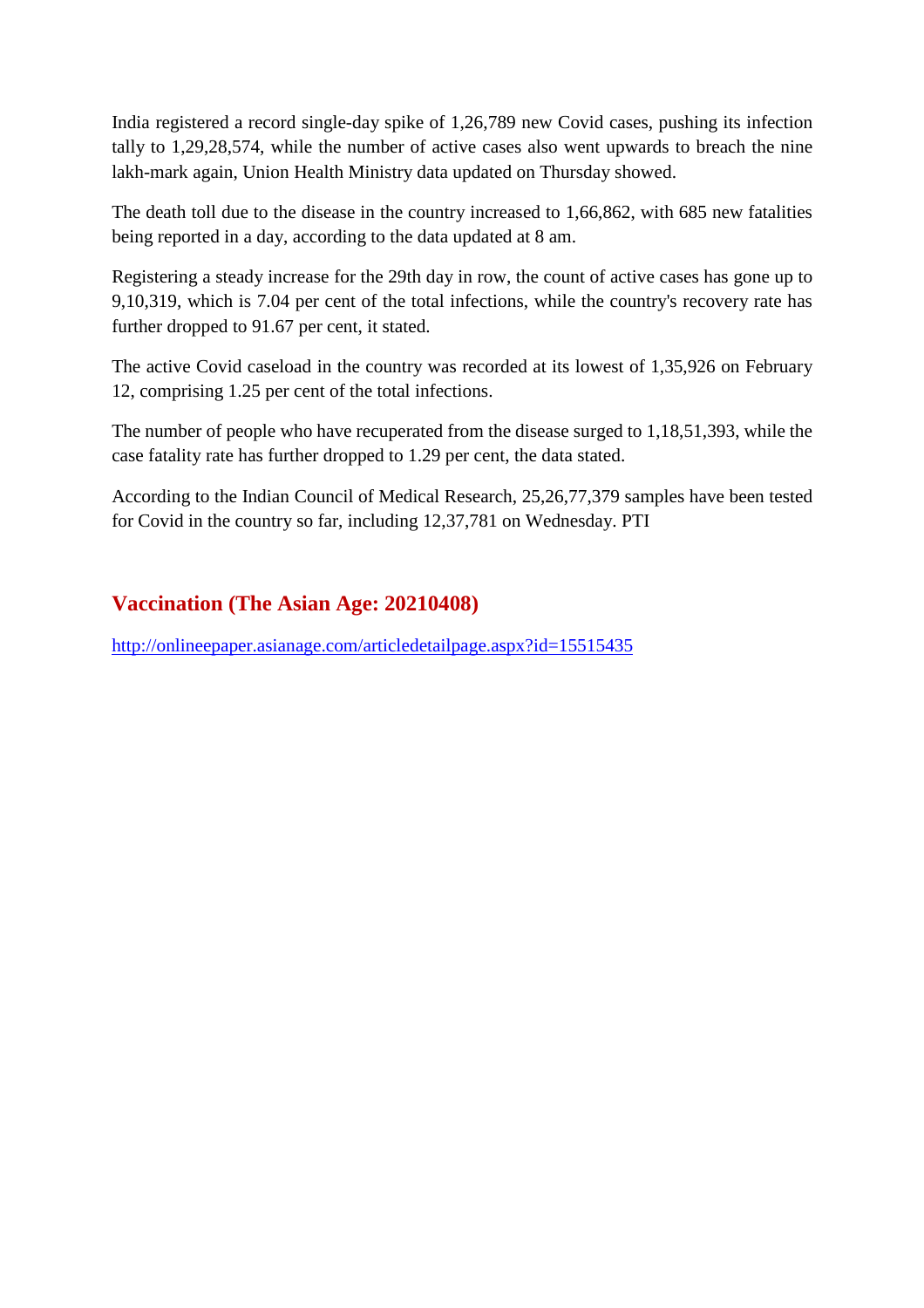### Vardhan slams Maha govt's 'failures' as state claims vaccine shortage **Govt to allow vaccinations at** workplaces as cases hit 1.15L

#### **VINEETA PANDEY** NEW DELHI, APRIL 7

In a bid to increase the Covid-19 vaccination coverage, the Centre on Wednesday allowed private companies to vaccinate their employees at workplaces from April 11.

In a letter to all<br>states/Union territories, Union health secretary Rajesh Bhushan said this was done since a substantial proportion of the 45plus population are in the organised sector of the economy and work in<br>offices (private or government), or in manufacturing and services. He added that to increase<br>access to vaccines for such people, Covid-19 sessions may be held at<br>workplaces that have 100 or more willing beneficiaries by tagging these<br>workplaces with the existworkpaces with the exist-<br>ing Covid vaccination<br>centres and asking the<br>states to launch this<br>scheme by Sunday.

This change in the government's plan comes as the desired target for vaccinations is yet to be achieved. The change of strategy comes amid the raging debate on vaccine availability.

Wednesday, On the Maharashtra government claimed it faced a shortage of vaccines and at present had vaccine doses only for the next three days, and some vaccina-



A policeman shifts violators of Covid-19 safety guidelines  $-PTI$ to a temporary jail in Jabalpur on Wednesday.

tion centres have to be this. shut due to Maharashtra has the highest number of Covid positive cases in the coun-

try.<br>"Stocks of vaccine in the state and in Mumbai are only for the next three<br>days. Today 14 lakh doses available, which are means there is only three days' stock. Every week<br>we need 40 lakh doses, that is if we vaccinate five lakh people every day. We requested the Centre to send more vaccines as this is the state with the highest number of cases<br>every day," said state every day," said state<br>health minister Rajesh Tope. He said he had told Union health minister Harsh Vardhan about this during a videoconference on Tuesday evening.

However, Dr Harsh<br>Vardhan said: "I have

seen statements by public representatives in

Maharashtra about the shortage of vaccines. This is nothing but an attempt to divert attention from the Maharashtra government's repeated failures to control the spread of the pandemic. The inability of the Maharashtra government to act responsibly is beyond comprehension. To spread panic among people is to compound the folly further. Vaccine supplies are monitored on a<br>real-time basis, and state governments are being apprised regularly about it. Allegations about a vaccine shortage are utterly baseless.

He added: "Throughout last year, as health minister of India, I have been a witness to the misgovernance and utterly casual

**Turn to Page 4** 

#### Wearing mask a must even while driving alone, rules HC

New Delhi, April Wearing a mask while driving alone in a private vehicle is compulsory as it is a public place in the context of Covid-19, the<br>Delhi high court held on Wednesday and described<br>face covering as a "suraksha kavach" or protective<br>shield against the spread of the infection.

Justice Prathiba M. Singh refused to interfere with the Delhi government's decision to impose challans for not wearing a mask while driving a private car alone, saying a<br>vehicle even if occupied<br>by one person would constitute a public place.

There are several possibilities in which while sit-<br>ting alone in the car one could be exposed to the outside world. Thus, it cannot be said that merely because the person is travelling alone in a car, the car would not be a public place. Wearing of a mask therein would be compulsory in the context of the<br>pandemic," the court said. Masks are necessary irrespective of whether a person is vaccinated or not, it added.  $-PTI$ 

More on Page 2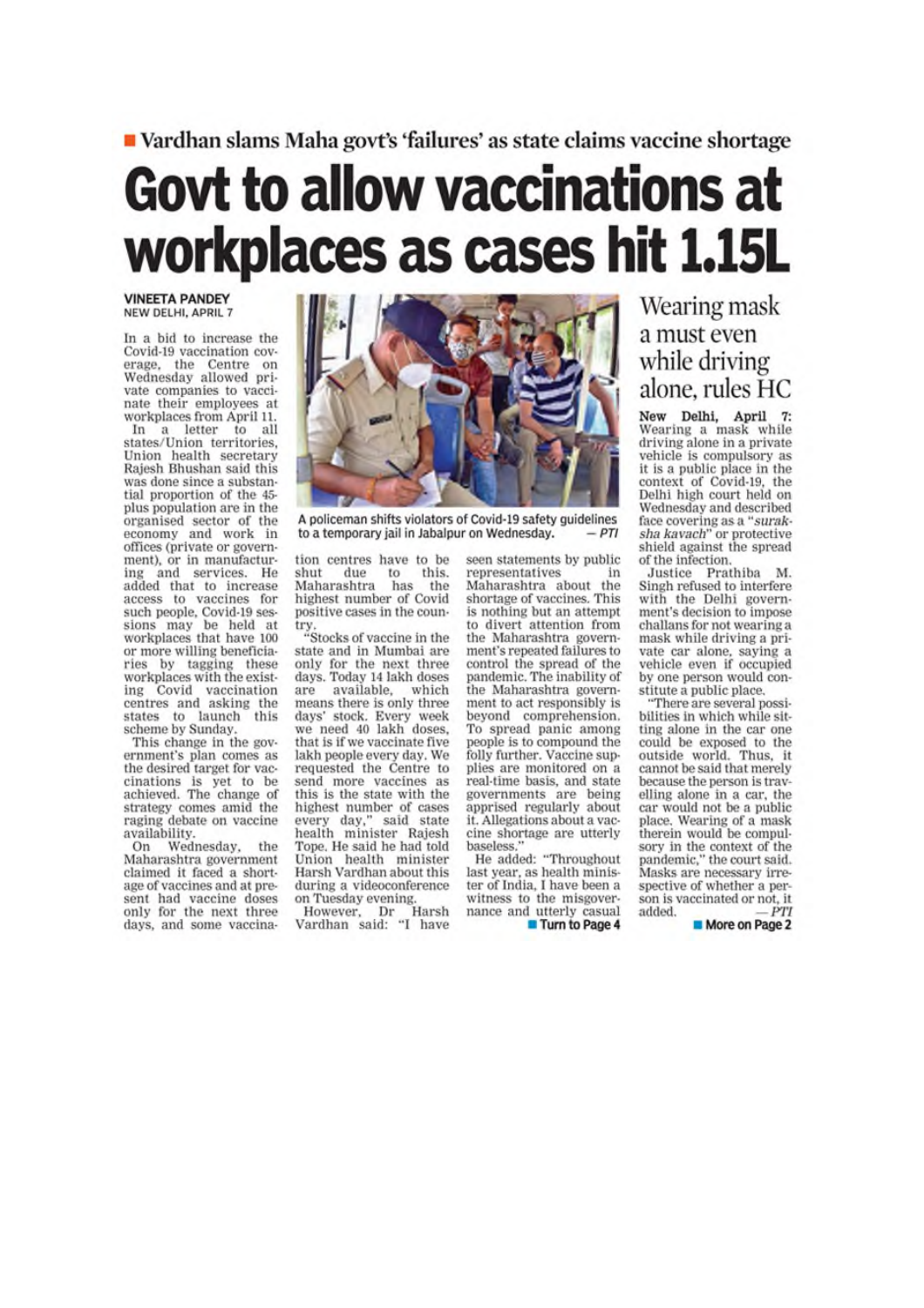#### **Vaccinations (The Asian Age: 20210408)**

#### http://onlineepaper.asianage.com/articledetailpage.aspx?id=15515054

### Govt to allow vaccinations at workplaces

Continued from Page 1 approach of the Maharashtra government in Maharashtra government in<br>battling the virus. The lack-<br>adaisical attitude of the state<br>government has singularly<br>bogged down the entire<br>country's efforts to fight the<br>virus. We, in the Central government, have regularly<br>g available air resources and<br>sent Central teams for help.<br>However, the lack of effort<br>now clearly visible and<br>comes to haunt us all. Today, Maharashtra not only has<br>the highest cases and deaths<br>in the country but also has<br>one of the highest test posi-

tivity rates in the world!<br>Their testing is not up to the<br>mark and their contact tracmark and their contact trace<br>mark and their contact trace<br>in the person alot to be desired.<br>The performance of the<br>Maharashtra government in<br>terms of vaccinating health-<br>workers is also not great. It<br>shocking to see how th ing at the wheel."<br>
He said the Maharashtra<br>
He said the Maharashtra<br>
government must do a lot<br>
more to control the pandemic, adding that the Centre<br>will help in all possible ways.<br>The minister also referred to<br>Chhattisgarh, saying the<br>comments by state leaders<br>were intended to spread mis-<br>information and panic about<br>the vaccinations the vaccinations.

The minister said many<br>The minister said many<br>other states also need to<br>bring their healthcare systems<br>toming<br>toming the mark, men-<br>king falgastham and Gujarat, say<br>ing they need to improve the<br>quality of testing. In Punja rate must be improved by Face must be<br>reading hospitalisation.<br>Mask-wearing and social distancing compliance are slack

in several states.<br>The minister also defended<br>the government's stand of<br>vaccinating only 45-plus peo-

vaccinating only 45-plus peo-<br>place and now the same of moving a solution and a solution<br>19 cases, while 630 deaths<br>19 cases, while 630 deaths<br>were reported in the last 24<br>hours. Due to rising cases,<br>the Punjab government<br> ordered a night curfew in the<br>state from 9 pm till 5 am and<br>a ban on all political, social,<br>cultural and sports gather-<br>ings. A cap was also put on<br>the numbers permitted at<br>weddings, tunerals and cremations. Only 50 people

**EXECUTE:**<br>The Seem imposed in Raipur<br>from April 9 to 19.<br>The Serum Institute of<br>India, that is making the<br>Covishield vaction in India,<br>has got a legal notice from its<br>partner AstraZeneca over<br>India has hatched the export<br>

#### **Covid -19 Spikes (The Asian Age: 20210408)**

http://onlineepaper.asianage.com/articledetailpage.aspx?id=15514331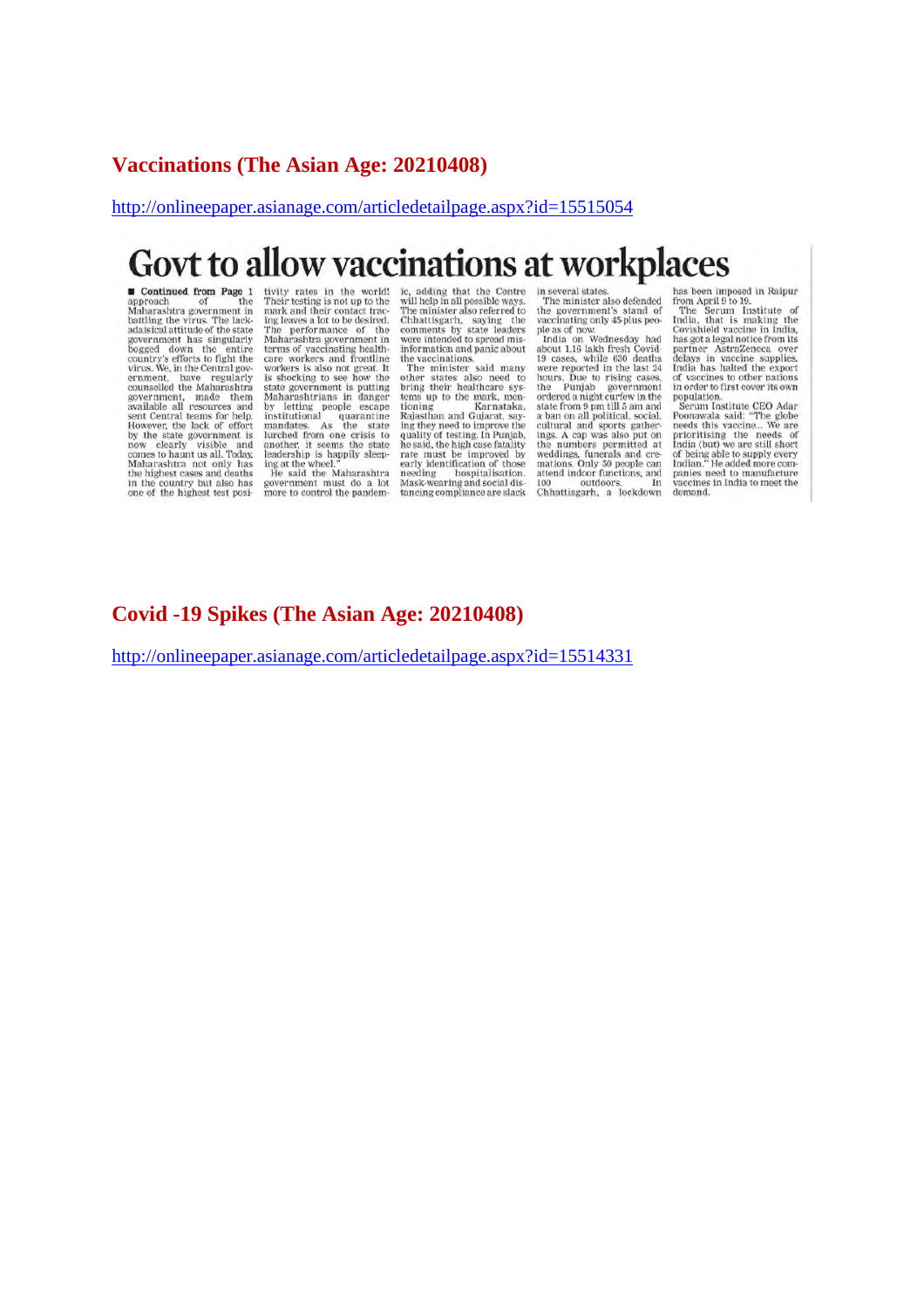# As Covid-19 spikes, the season of fear is back.



oss comes in many forms in the time of the Covid-19 pan-<br>demic. There is the loss of lives and<br>livelihoods; and then there is the loss of words as we understood them once. The "normal" of yesteryear may never return.

And yet, there were<br>flickers of hope as the new year began.

Newspapers were full of stories about the consistent fall in India's active Covid-19 caseload. Antibody Antibody surveys<br>showed that a significant part of the population in major cities —<br>including New Delhi had already been exposed to the virus, raising hopes of a slowing spread. On January 16 this year, India rolled out the world's largest vaccination drive against the SARS-CoV-2 virus, which causes the Covid-19 pandemic. In<br>the first phase, the prioritv was inoculating healthcare and frontline workers. Then  $\mathbf{H}$ expanded to the public, taking age and co-morbidities into consideration. More than 8.31 crore jabs have been given so far.

But the season of fear is back.

Infections started to shoot up several few weeks ago, particularly in Maharashtra. Now, the daily rise in Covid-19 cases in the country has crossed 100,000, from 20,000 infections in less than a month. Mumbai, India's financial capital, is among the 10 districts in the country with the highest number of new Covid-19 cases. Delhi, the national capital, is<br>not as badly hit as<br>Mumbai as of now, but from this week, night<br>curfew has been imposed on the city.<br>Tier-2 and Tier-3 cities

Even the Union health ministry is compelled to admit that the recent spike in coronavirus<br>cases in India is spreading faster in the country compared to last year.

How did we get here? The short answer: We got here because of complacency, by ignoring<br>early alerts by health experts. Part of the problem has also been mixed messaging, and the government's reluctance to accept and communicate unpalatable truths.

Even as government<br>health advisories tell ordinary people to<br>observe social distancing, avoid big crowds and wear masks at all times, there is ample evidence of many politicians on the campaign trail doing just the opposite.

One telling example: Assam health minister Himanta Biswa Sarma, who recently said there was no need to wear<br>masks in the state as there was no coronavirus there anymore.

Even as one writes, huge crowds continue to gather at election rallies in many states as well as at religious gatherings.

How did we slip up!

Prof. Bhramar Mukherjee, a biostatistician at the University of Michigan in the United<br>States, who has been tracking India's coronavirus outbreak, told me she had tweeted about the uptick on February 18. But when she mentioned this to her close family and friends at that time, they thought "I was crying wolf", she

says.<br>"The public sentiment that Covid is no longer an issue, with even the more cautious people letting their guard down, has certainly contributed to this aftermath." Prof. says Mukheriee She  $<sub>a</sub>$  len</sub>

We need to accept that even in the post-inoculated world, our public health systems have to remain on high alert for the foreseeable future

"Taking advantage of the valley of the virus curve, we needed to accelerate the vaccination drive while case counts were low instead of relying on ephemeral infection immunity.

Prof. Mukherjee is not the only one who was warning against complacency. In February,<br>many of India's leading epidemiologists, like Dr Giridhara R. Babu, were flagging the need to keep the focus on detection of Covid cases and clusters in the community. Dr Babu also listed some of the imperatives at primary health centres testing needed to be available, ditto for notification within 24 hours, quick contact tracing. genomic sequencing of clusters and vulnerability assessment. "The number of deaths occurring in hospitals should be reported daily. The<br>number of Covid-19 deaths occurring in the community should also be reported daily and reviewed regularly at Dr different levels, Babu tweeted on February 23.

Although it is late, identifying excess deaths earlier can save more lives. Instead of addressing these important but active containment efforts, the tendency is to push often passive mitigation<br>sures such as mealockdowns, seal-downs and curfews, he had pointed out.

Now, we are hearing a lot about new variants of the virus, but how closely are we tracking them?

Arguably, the biggest challenge of this pandemic is negotiating the sea of unknowns. But even so, many things<br>could have been done, say experts.

le could have started

Mukherjee. Ring vaccination is where you vaccinate the surrounding<br>"ring", or circle of interaction of anyone who is infected or tests positive. This includes people who are not eligible by the age-based criterion.

What is the road ahead?

"Vaccination is one of the strategies, but it is not the only strategy. We should have three-four strategies working in parall. After we give the vaccine, the adequate<br>antibody response will<br>take a few weeks. take a few weeks.<br>Second, along with vaccination, we need an aggressive testing. tracking and isolation policy. Six months ago, it was being done very<br>aggressively by states, but we have now become lax. If a person tests positive, no one really goes<br>and checks who they have come in contact<br>with, and we fail to with, and we fail to<br>break the chain of trans-<br>mission," Dr Randeep<br>Guleria, director of the All India Institute of Medical Sciences. recently told a national newspaper.

There is an obvious need to identify areas where surges are taking place, develop them into containment zones, test everyone in that area, isolate those who are positive. quarantine those who have come in close contact with<br>patients and test them after five to seven days, and not allow people from that area to go to another area, as Dr Guleria suggests.

See-sawing between laxity and lockdown is not a solution. It will destroy both lives and livelihoods. We need to accept that even in the post-inoculated world. our public health systems have to remain on high alert for the fore-<br>seeable future. "The history of infectious diseases tells us that outbreaks can happen even after a high degree of vaccination. You have to track each case and contact trace," as Prof. Mukherjee points out.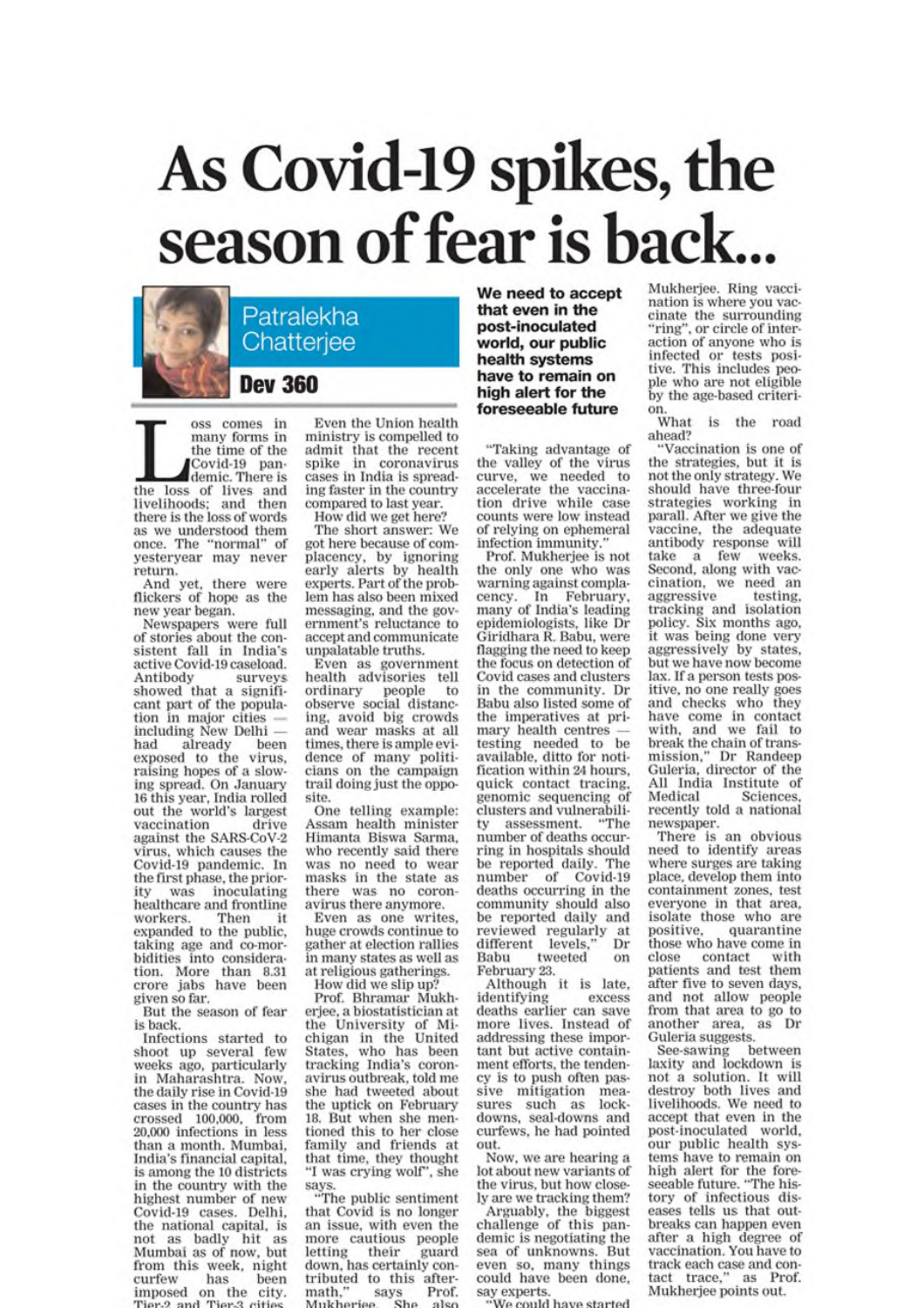#### **Vaccine programme**

#### **Falling short: on India's vaccine programme (The Hindu: 20210408)**

https://www.thehindu.com/opinion/editorial/falling-short/article34266990.ece

India must ensure there is no vaccine shortage and move to accelerate universal access

#### **Remdesivir production**

#### **Coronavirus | Government asks drug makers to ramp up remdesivir production to full capacity (The Hindu: 20210408)**

https://www.thehindu.com/news/national/coronavirus-government-asks-drug-makers-toramp-up-remdesivir-production-to-full-capacity/article34265944.ece

Remdesivir is considered as a key antiviral drug in the fight against COVID-19, especially in adult patients with severe complications

The government on Wednesday said that all seven manufacturers of remdesivir in the country have been asked to ramp up production to full capacity by next week.

#### **Coronavirus updates |**

#### **Coronavirus updates | Chhattisgarh Health Minister flags erratic vaccine supply (The Hindu: 20210408)**

https://www.thehindu.com/news/national/coronavirus-updates-april-6- 2021/article34251020.ece

IMA urges PM Modi to open COVID-19 vaccination for all above 18 years; India records highest single-day vaccination coverage

The daily rise in new coronavirus infections in India remained above 90,000 for the third consecutive day taking the nationwide COVID-19 tally of cases to 1,26,86,049, according to the Union Health Ministry data updated on Tuesday.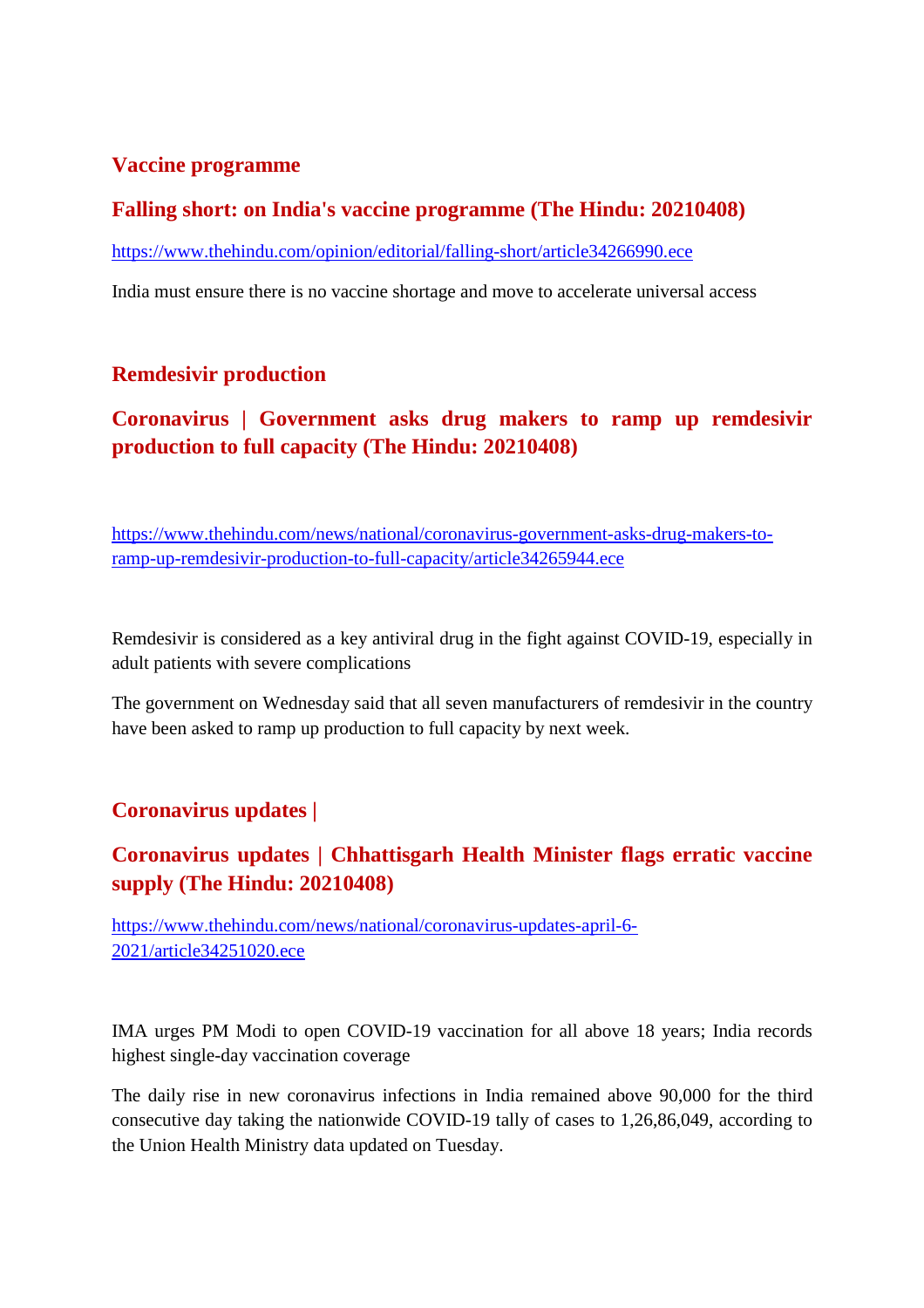#### **Summer pregnancy**

#### **Summer pregnancy: Simple tips to stay cool and comfortable (The Indian Express: 20210408)**

https://indianexpress.com/article/lifestyle/health/summer-pregnancy-tips-on-staying-cooland-comfortable-7258776/

In summers, pregnant women go through some challenges, but there are some health tips with which they can feel bette

pregnancy, pregnancy tips, summer pregnancy, staying cool and comfortable in summers, pregnancy care, pregnancy care in extreme heat, health, indian express newsA doctor advises that routine exercise must be performed either in the early mornings or evenings when the temperatures are lower. (Photo: Pixabay)

Pregnancy is an interesting and exciting journey, which can sometimes become uncomfortable for the expectant mother. In summers, in most parts of the country temperatures soar, which can cause some inconvenience to a pregnant woman.

Dr Prathima Reddy, director, senior obstetrician and gynaecologist at Fortis La Femme Hospital, Richmond Road, Bengaluru says that when a woman is pregnant, her body goes through unique changes to accommodate the baby, and "some of these changes can cause discomfort to the pregnant mother. Increasing temperatures can only worsen the situation."

Physiological changes that take place during pregnancy

- \* Nausea and vomiting in early pregnancy
- \* Indigestion, 'gas', bloating sensation and reduced appetite
- \* Increase in weight by 10-12 kg throughout pregnancy
- \* Oedema fluid collection in the feet and legs after the first three months of pregnancy
- \* Shortness of breath due to the growing womb
- \* 'Feeling hot'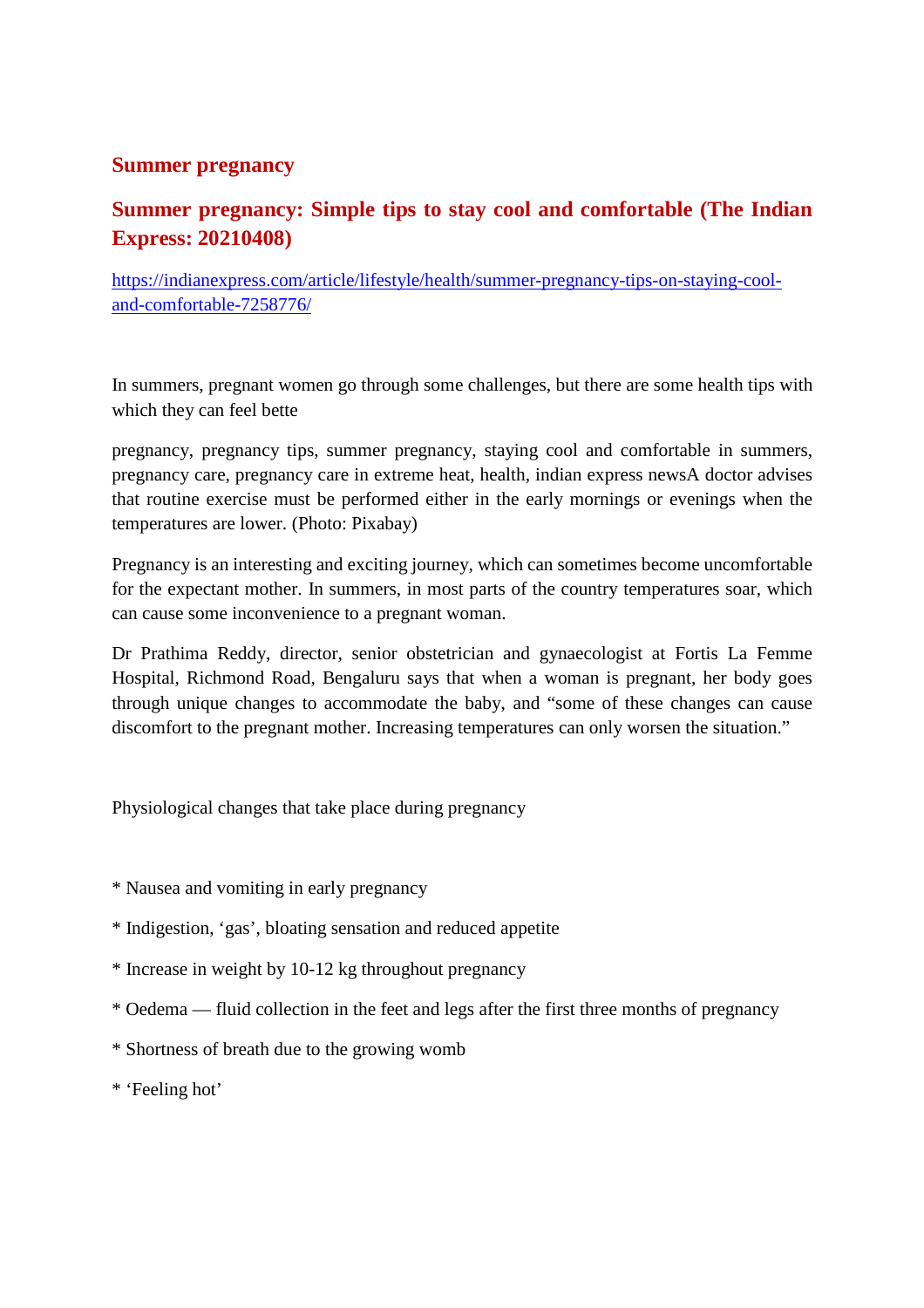ALSO READ |'Didn't know about haemorrhoids during pregnancy': Kishwer Merchant opens up about her journey

The doctor says that in summers, particularly, pregnant women go through some challenges, adding that there are some tips with which they can feel better.

1. Hydration: Drink at least 3 litres of water per day. Top it up with tender coconut and fresh fruit juices (avoid if you have gestational diabetes) with minimal or no sugar. Inadequate hydration may lead to a heat stroke.

2. Diet: Remember to include plenty of vegetables, greens, sprouted salads, fruits (especially watermelon) to your diet. Curd (live yogurt) and buttermilk are especially cooling. Avoid excessive oil, ghee and masalas in food preparation and cut down on the salt intake.

3. Swimming/exercising: This is a great way of cooling off and if you have access to a pool you must make use of it. Routine exercise must be performed either in the early mornings or evenings when the temperatures are lower.

4. Elevated feet: Remember to elevate your feet by placing them on pillows or cushions as this reduces the water retention in your feet and legs.

5. Clothes and footwear: Wear loose cotton clothes in white or pastel shades. Also, wear comfortable footwear to accommodate the swelling.

6. Sunglasses/sunscreen/umbrella: Invest in a good pair of sunglasses and use sunscreen whenever you are out for longer periods. Carry an umbrella or wear a broad hat to protect yourself.

7. Sleep: Try to get a nap for at least 30 minutes in the afternoon, since it is the hottest part of the day.

#### **Coronavirus: 8 signs**

#### **Coronavirus: 8 signs you may have already had COVID-19 without knowing (The Times of India: 20210408)**

Coronavirus continues to rapidly surge across India and the world. With the global deaths having crossed the 3-million-mark, the COVID-19 pandemic is nowhere close to coming to a near end.

By this point, with high seropositivity levels, experts believe that there is a sizable population who may have already contracted the virus one way or the other, without actually having tested positive for the viral infection. There could also be many who may have gotten infected before COVID-19 was actually declared a pandemic and brought the world to a complete standstill.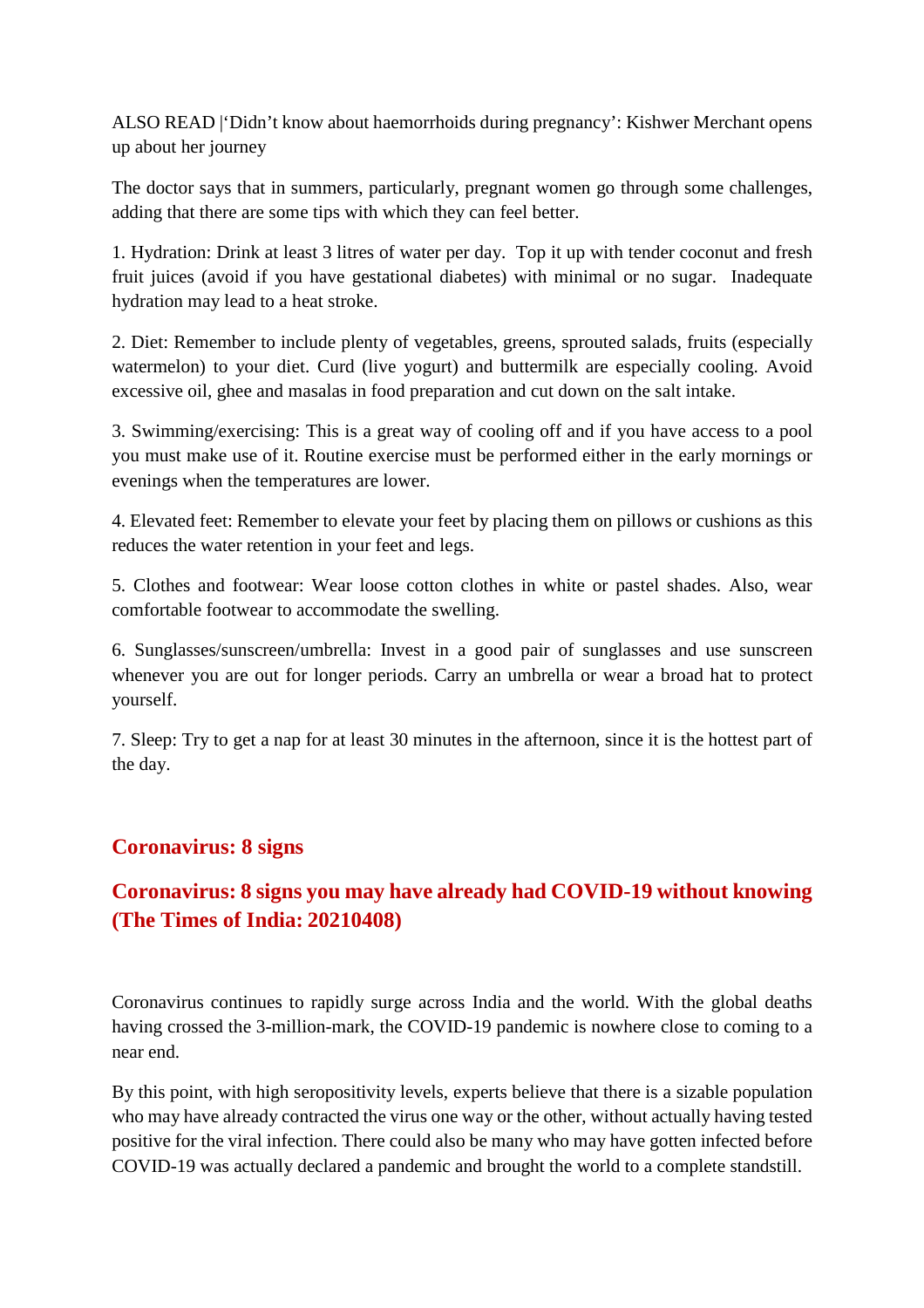Many also believe that while the infection is increasingly turning out to be symptomatic, with unusual signs and severe complications, a lot of cases in the last year, at the peak of the pandemic's spread were asymptomatic. These people could also have some level of natural immunity against the virus.

#### 02/10How can you check if you have already had COVID-19?

A prior history of testing positive for the virus is guaranteed proof of contracting the virus.

However, it could also happen that a patient could be asymptomatic and go through no symptoms. While there are antibody tests that can confirm the same, experts say there are better ways, or signs to check for the same.

If researches are to be believed, there are as many as 8 tell-tale signs that you have already had COVID without knowing about the same. Doctors also believe that some of these signs could also come up in the form of long COVID, or be present months after the initial bout of infection. Here are the broad signs to look for:

#### 03/10Having bloodshot or red eyes

Red eyes and conjunctivitis are commonly seen with many viral infections. A number of optometrists have now raised growing concern that red, runny eyes with discharge could also be seen in cases of COVID-19 and be easily missed since it's not a classic sign.

What puts red eyes with COVID different from other viral infections is that in the case of COVID-19, the eye infection can happen secondary to other signs, including a fever or a headache. Hence, if you have happened to experience an eye infection or red eyes in the past with a fever, it might have been a case of COVID.

#### 04/10Brain fog

COVID is known to cause memory and cognitive implications. Some even report experiencing memory loss and difficulty carrying out routine chores.

Now, as many recall, experiencing confusion, imbalance, difficulty in concentrating or simply remembering things could also be a COVID complication.

While brain fog can also arise out of other medical issues, if you recount being unable to focus sharp, remember things or do simple everyday tasks, without any cause, COVID might be a reason to suspect. Again, it may be different for everyone, but it's worth checking for.

#### 05/10Unusual cough which sounded different

Cough is one of he most prominent signs of coronavirus infection since the virus is suspected to primarily attack the upper respiratory tract.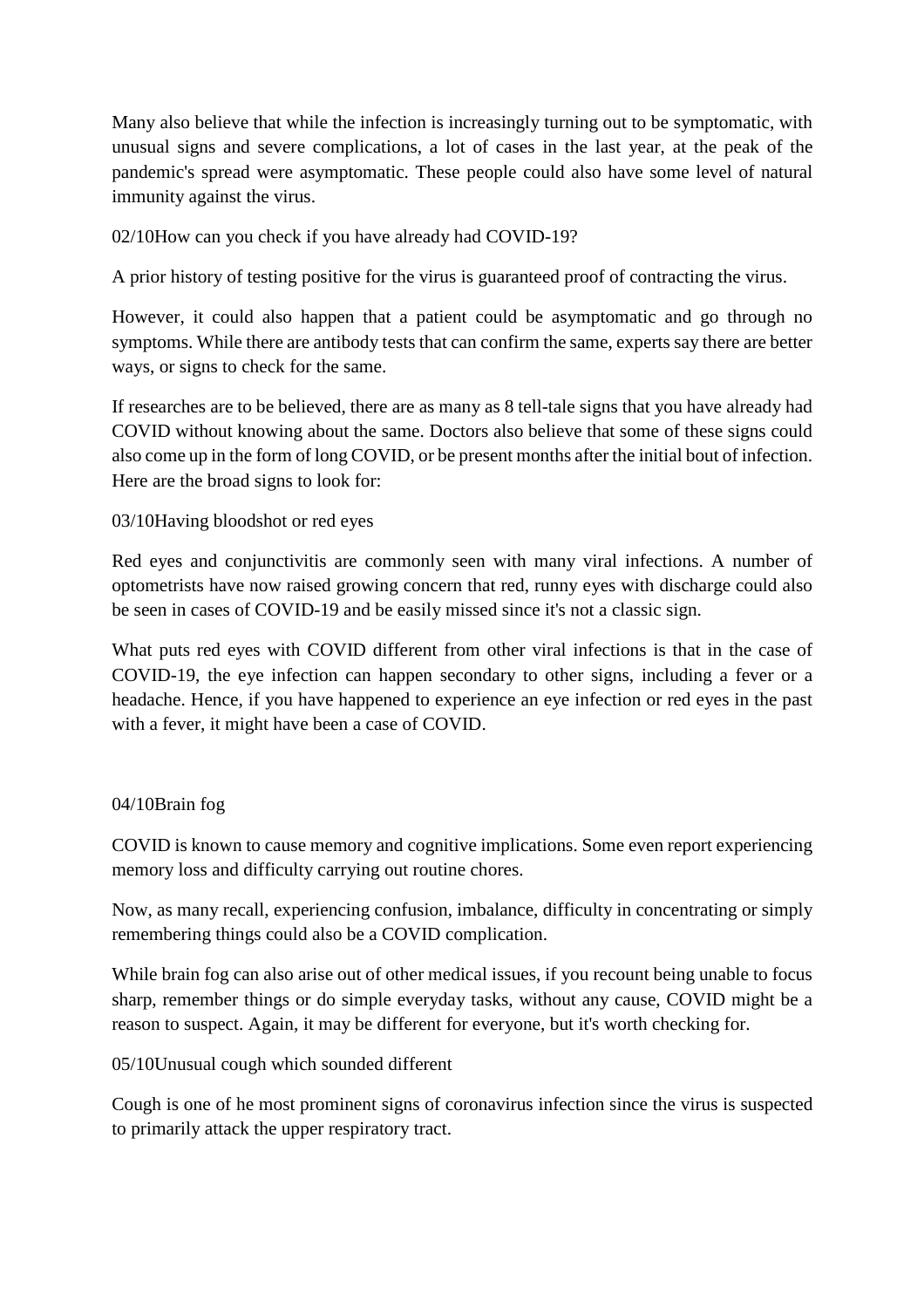While a 'dry' cough is more common, COVID survivors also recount that the coughing bout experienced with the infection could be different than the one you usually get- be more persistent, change your voice and harder to control. It can also be a lingering symptom that could spin around for weeks or some months.

Another sign of a COVID cough? It could last likely for more than half a day, unlike a regular cough which can come and go.

#### READMORE

06/10Experiencing a high temperature that keeps wavering

While fever is not a prominent sign with ALL COVID cases, those who do recount suffering from a fever with the infection usually have a high temperature that could last between 99-103 degrees Fahrenheit. The temperature could also come and go, persist for more than 4-5 days at a stretch and more likely be accompanied by chills and shivers.

If a person feels hot to touch, especially on the back or the chest, it could be taken as a sign of COVID, some experts also suggest.

07/10Sudden loss of smell, taste or impairment

Sudden loss of smell, taste or impairment

It is now a widely-known fact that the SARS-COV-2 virus can disturb your primary olfactory senses and put off how food or certain scents smell or taste.

Now, from what is increasingly seen, some people can also suffer from a sensory impairment much before other classic COVID symptoms strike, and therefore, be unaware of their diagnosis.

Doctors now also warn patients to be on the lookout for impaired or phantom smells. If you have probably experienced distorted smell, i.e. smelled something odd and unusual with your routine foods/ scents without a prior reason, it could also be a mark of COVID.

08/10Shortness of breath

#### Shortness of breath

Breathing difficulties, shortness of breath are common complication associated with the viral infection. Suffering from this could also be a sign that you may unknowingly have had COVID. Dyspnea, as it is medically known can also be accompanied by a sudden tightness in the chest, palpitations and rapid breathing. It is a tell-tale sign that you might have had COVID before. However, it is more common in older adults and ones who may have one or more comorbidities.

09/10Gastrointestinal problems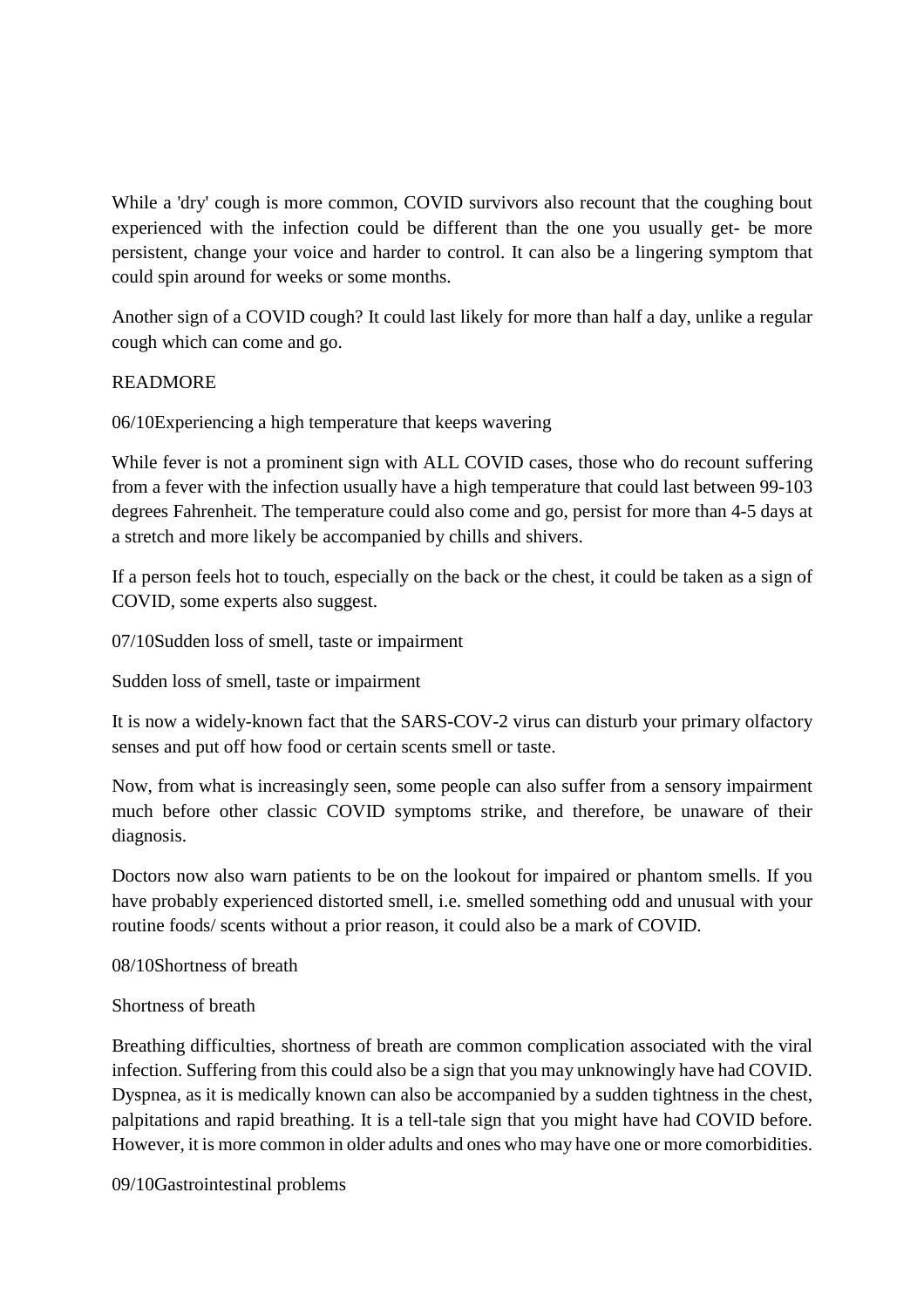#### Gastrointestinal problems

There is now an emerging link of SARS-COV-2 causing COVID-19 and stomach problems. According to research, there could be a definite section of people who simply undergo gastrointestinal symptoms of COVID, such as diarrhoea, nausea, abdominal cramps, appetite loss in the absence of other symptoms and go undiagnosed. To put into numbers, as many as 48% of patients based out of China accounted for stomach pain and problems during the early weeks of the pandemic's spread. Click here to know more signs of COVID-19 impacting your digestion and gut.

10/10Tiredness and fatigue

Tiredness and fatigue

Fatigue and exhaustion experienced due to COVID-19 is unlike no other, as per many COVID survivors. This has also been the basis of many case studies and researchers over the past months as scientists try and find out how, and why exactly does SARS-COV-2 cause such unnerving, excruciating fatigue.

If you recount experiencing bad fatigue which made you unable to carry out tasks, had bad body ache and pain that may have lasted for 3-4 days, it could be taken as a probable COVID-19 sign.

#### **Vaccines Distributions (Hindustan: 20210408)**

https://epaper.livehindustan.com/imageview\_750834\_85499548\_4\_1\_08-04- 2021\_3\_i\_1\_sf.html

#### **Hospitals (Hindustan: 20210408)**

https://epaper.livehindustan.com/imageview\_750835\_85436478\_4\_1\_08-04- 2021\_4\_i\_1\_sf.html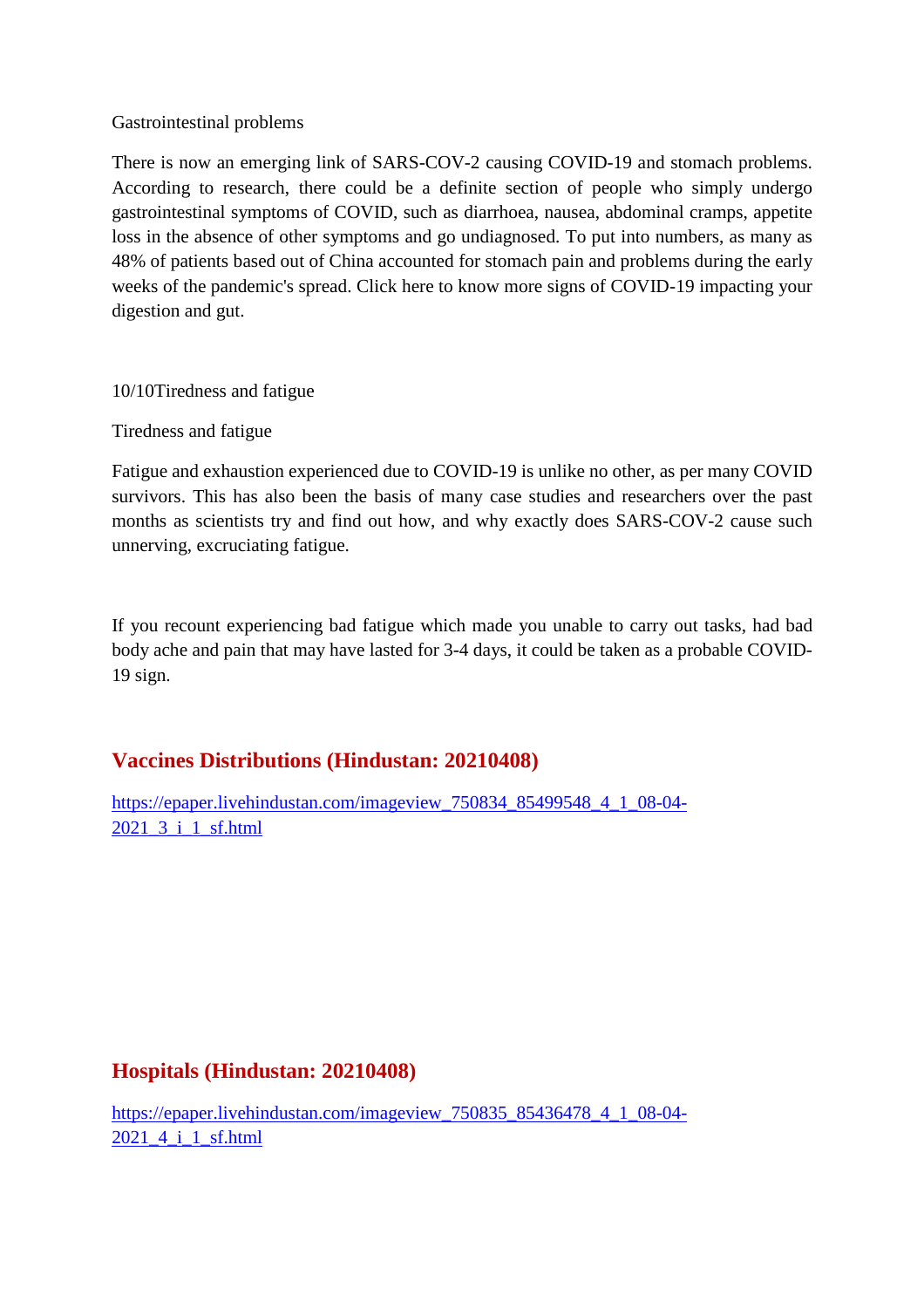### उत्साह

# टीके के लिए सरकारी अस्पतालों पर भरोसा

दिल्ली में कोविड का टीका लगवाने के लिए ज्यादातर दिल्लीवाले सरकारी अस्पतालों पर भरोसा कर रहे हैं। दिल्ली में १६ जनवरी से टीकाकरण की शुरुआत के बाद से पांच अप्रैल तक करीब 12 लाख लोगों को टीका लगाया जा चुका है। सरकारी आंकड़ों के मुताबिक 73 फीसदी टीका सरकारी अस्पतालों में लगाए गए हैं। दिल्ली सरकार का मानना है कि सरकारी अस्पतालों में बेहतर सुविधा, सटीक टाइम स्लॉट, मेडिकल स्टाफ का अच्छा व्यवहार और मुफ्त टीका मिलने की वजह से लोग सरकारी अस्पतालों में टीका लगवाना पसंद कर रहे हैं।

### 600 से अधिक केंद्र चल रहे

एक अप्रैल से दिल्ली समेत देशभर में 45 वर्ष से ऊपर के सभी लोगों को टीके लगाए जा रहे हैं। दिल्ली सरकार द्वारा राजधानी के सरकारी और निजी अस्पतालों में कोरोना टीकाकरण के लिए 600 से अधिक केंद्र बनवाए गए हैं। आंकड़े के मुताबिक, अप्रैल माह में रोजाना औसतन 80 हजार लोगों को टीका लगाया जा रहा है। सोमवार को दिल्ली में 87673 लोगों को कोरोना का टीका लगाया गया, जिनमें से 63936 लोगों ने सरकारी अस्पतालों और 23737 ने निजी अस्पतालों में टीका लगवाया।



लोगों ने सरकारी अस्पतालों और 23737 ने निजी गनालों में टीका लगवाय

### ९५ प्रतिशत टाइम स्लॉट का उपयोग

## हर तीसरे केंद्र में 24 घंटे टीकाकरण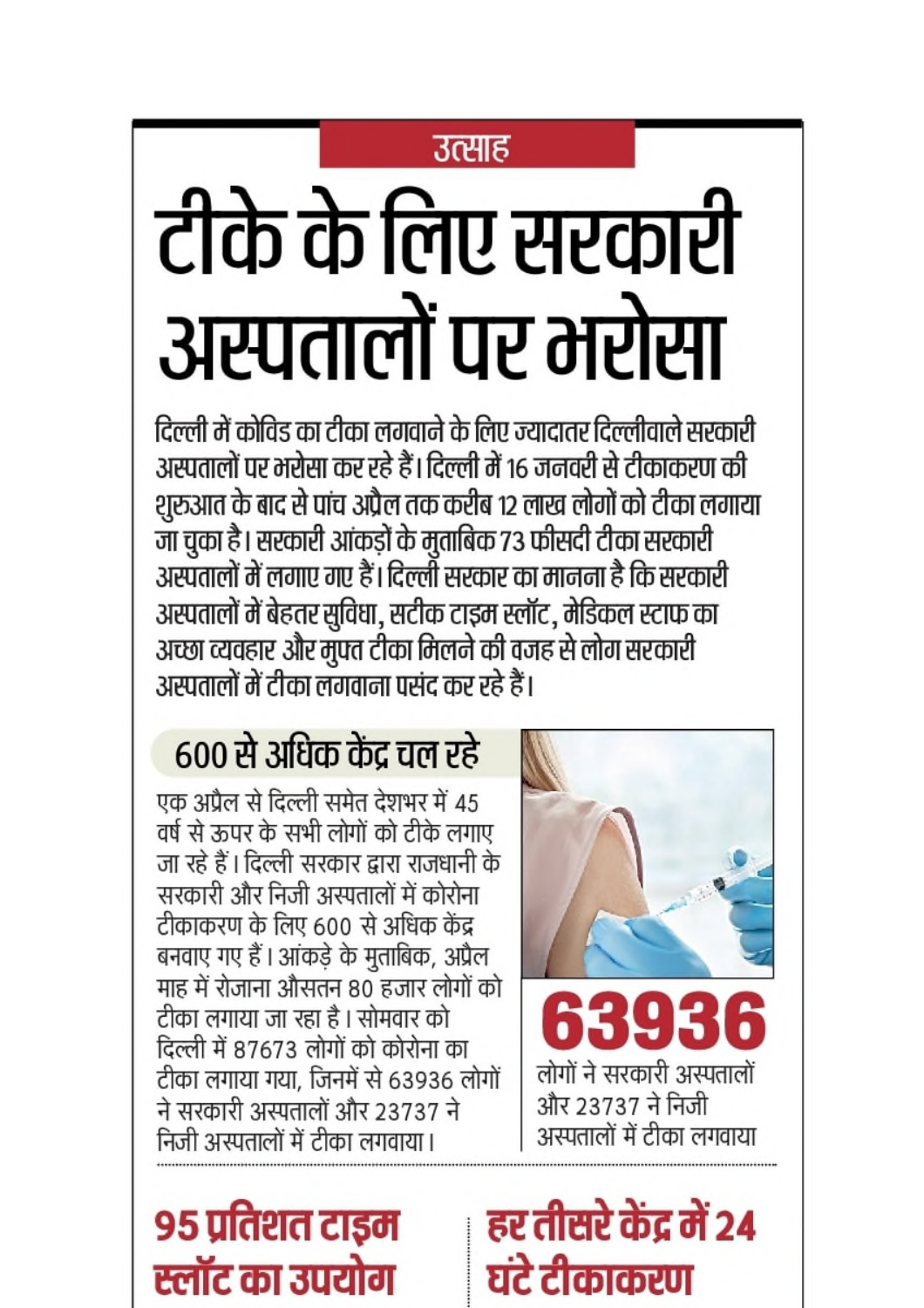#### **Infection (Hindustan: 20210408)**

https://epaper.livehindustan.com/imageview\_750835\_85436168\_4\_1\_08-04- 2021 4 i 1 sf.html